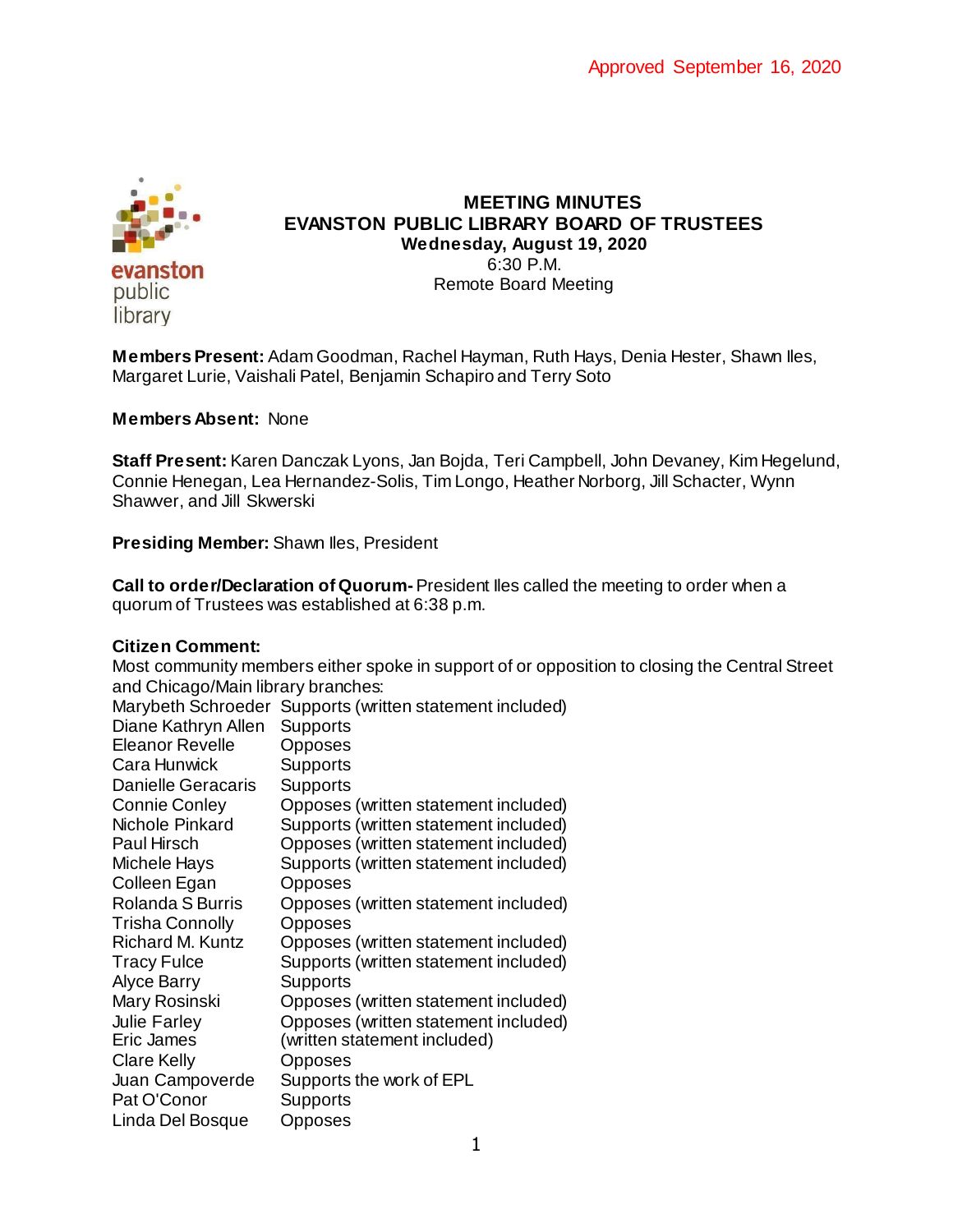| Wendy Welsh                | Opposes (written statement included)  |
|----------------------------|---------------------------------------|
| Meghan Shea                | Supports (written statement included) |
| <b>Theresa A Schreiber</b> | Experienced technical difficulty      |
| Michael Tannen             | (written statement included)          |
| <b>Elizabeth Andrews</b>   | Supports (written statement included) |
| <b>William Levine</b>      | Opposes (written statement included)  |
| <b>Margaret Weiss</b>      | Opposes (written statement included)  |
| <b>Barbara Shwom</b>       | Opposes (written statement included)  |
| Steven V Johnson           | Supports (written statement included) |
| <b>Bonnie Varner</b>       | Supports (written statement included) |
| <b>Fiona McCarthy</b>      | Opposes (written statement included)  |
| Linnea Latimer             | Supports                              |
| <b>Tatiana Akamine</b>     | Opposes (written statement included)  |
| <b>Jason Perkins</b>       | Supports (written statement included) |
| Rosalie Ziomek             | (written statement included)          |
| Thomas J Hughes            | Opposes (written statement included)  |
| <b>Trish Stieglitz</b>     | Opposes                               |
| Darlene Cannon             | Opposes                               |
| Larry P Lundy              | Opposed (written statement included)  |
| Alex Leska                 | Opposes (written statement included)  |
| <b>Heather McComas</b>     | Opposes (written statement included)  |
| Julie Kundert              | Opposes (written statement included)  |
| Angela Pisano              | Opposes (written statement included)  |
| <b>Jared Dapier</b>        | Supports                              |
| Ben Gasbarra               | Opposes                               |

All statements that were submitted in writing are attached. Speakers who experienced technical difficulty joining the meeting or during Citizen Comment were invited to submit written statements that would be accepted and included in the minutes.

# **Consent Agenda:**

**A. Approval of the Bills and Payroll and Minutes of the July 15, 2020 Board Meeting** Upon motion made by Trustee Patel and seconded by Trustee Schapiro, the consent agenda was approved by unanimous roll call vote.

## **Equity, Diversity and Inclusion:** Joint Task Force

A. A. *Evanston Library Services: Defining a new Vision*  What is needed to increase equity of service during the pandemic and beyond? Reactions/feedback on new virtual and in-person library services? Aspirations: What is needed for all of Evanston to emerge stronger after Covid? Resources needed to create and sustain a path toward recovery and renewal for all? Sustaining the "We are All in this Together" spirit?

The Board of Trustees of the Evanston Public Library and community members of the Racial Equity Task Force publicly discussed the questions reflected in the agenda. Honest observations and personal experiences were shared. The lingering question of Are we really "All in this Together" should continue to be explored.

## **Library Director's Report:**

There was no discussion of the Library Director's report.

## **Staff Report:**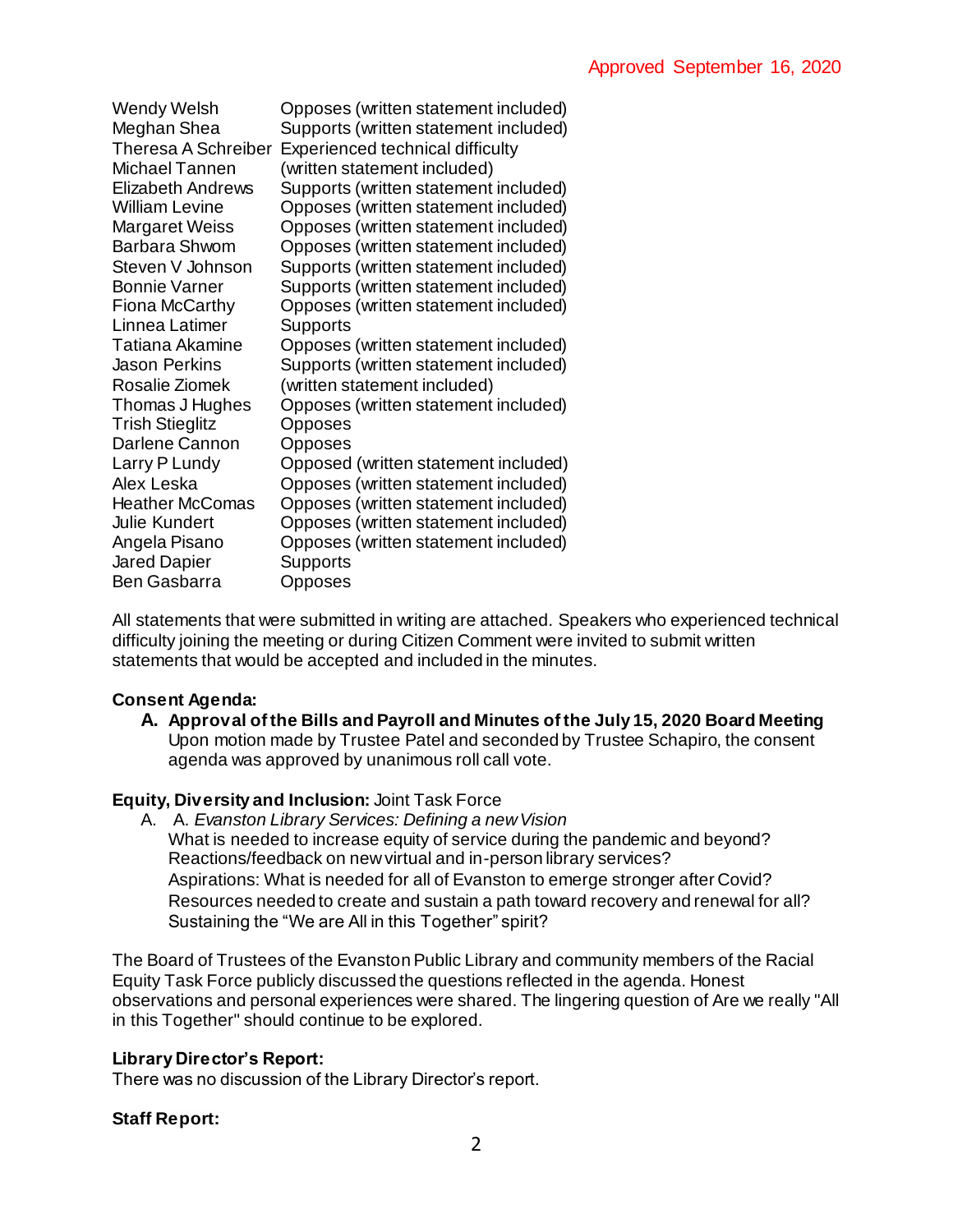# **A. Administrative Services Report**

There was no discussion of the Administrative Services Report.

## **Board Report/Development:**

### **Unfinished Business:** None.

### **New Business:**

A. Renewal of Lease 900 Chicago Avenue (Action)

A motion made by Trustee Schapiro and seconded by Trustee Hayman, to discontinue the lease of 900 Chicago Avenue. Each Trustee responded to public comment and explained the reasoning behind their vote. The motion was approved by unanimous voice vote with direction to notify the landlord that EPL will vacate the premises on or before December 31, 2020.

## B. Returning North Branch to the City of Evanston (Action)

A motion made by Trustee Patel and seconded by Trustee Hays, to permanently close the North branch located at 2026 Central Street and return the operations of the space to the City of Evanston as soon all library materials, furniture and equipment are removed. Each Trustee responded to public comment and explained the reasoning behind their vote. The motion was approved by unanimous voice vote.

Upon motion made by President Iles and seconded by Trustee Patel, the motion to move into the Executive Session was approved by unanimous roll call vote.

#### **Executive Session:**

A. Closed Session – Personnel (Library Director Evaluation and Contract)

Upon motion made by Trustee Schapiro and seconded by Trustee Hays, the motion to move out of the Executive Session was approved by roll call vote.

## **Adjournment:**

The motion to adjourn was made by Trustee Schapiro and seconded by Trustee Hayman, and approved by roll call vote. Meeting adjourned at 9:51 p.m.

Submitted by Terry Soto/Teri Campbell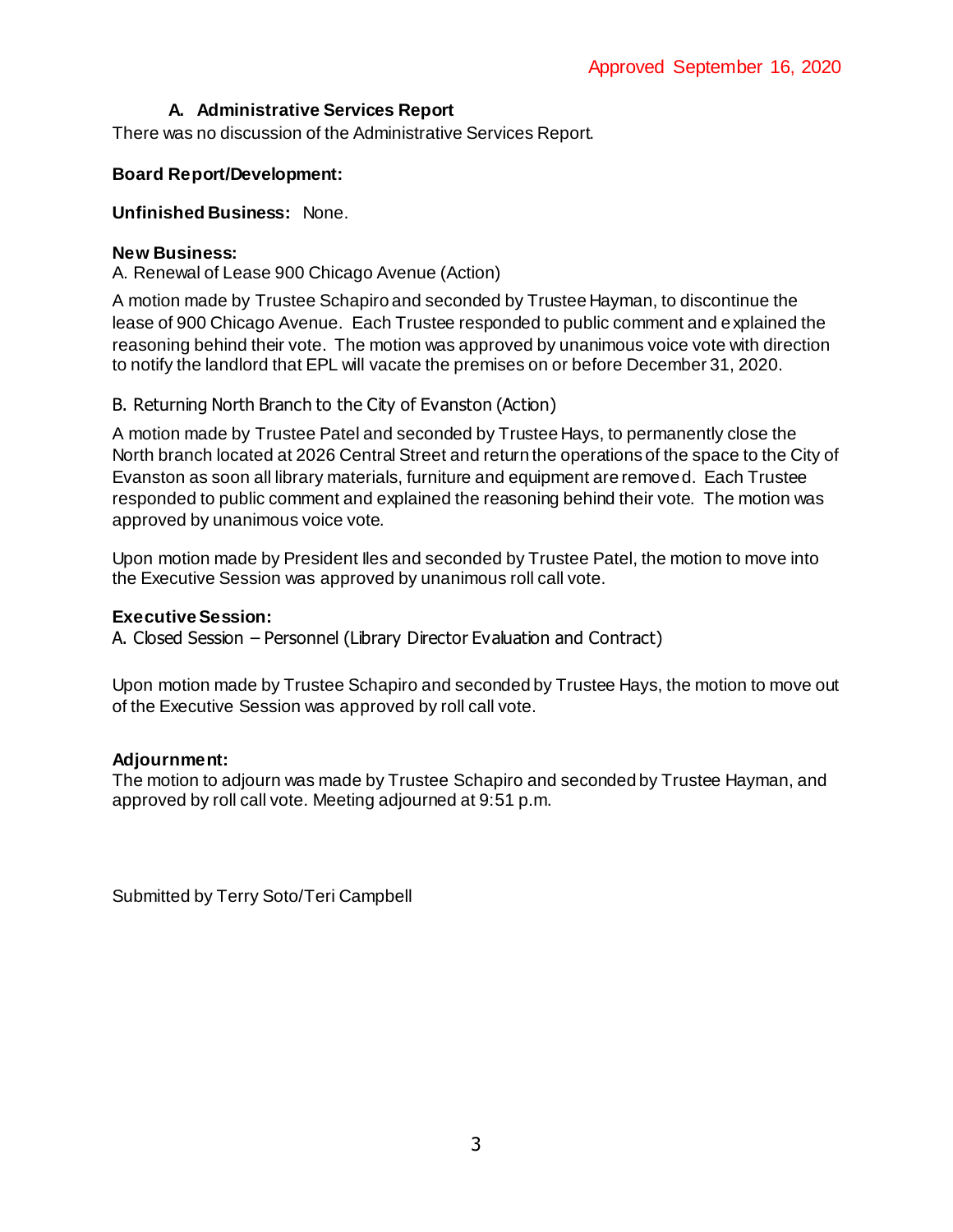

Dear Mr. Iles and Ms. Campbell:

I would like to submit a comment about the potential closure of Evanston's North Branch Library.

I represent three generations of a family who is dependent on the North Branch Library. This branch is an integral part of our community. We depend on it for books, of course, but also for internet access, air conditioning, opportunities for socializing with three generations of peers and community residents, and as a resting place while patronizing local Central Street businesses. We learn about plays, lectures, and community events there, and we run into friends, family, and neighbors there. It is the epitome of a community hub and cultural center. It is also just a few blocks away, whereas the main branch is two miles from our homes, which is impractical for walking. In our family, only one of us drives and during times of physical distancing, buses and trains are not a safe option.

I would like to respectfully add that if the City of Evanston can finance the \$53 million construction of the new Robert Crown Center, which contains a brand new library branch, then surely it can continue to foot the comparably paltry bill to keep an existing branch open.

I hope you will consider these points, which surely represent the opinions of a great many people, and make the decision to keep the charming, wonderful, and useful North Branch Library open for its community. Thank you for your time and consideration.

Very truly yours, Sarah Hendershot

2728 Woodbine Ave. Evanston, IL 60201 [Received August 11, 2020]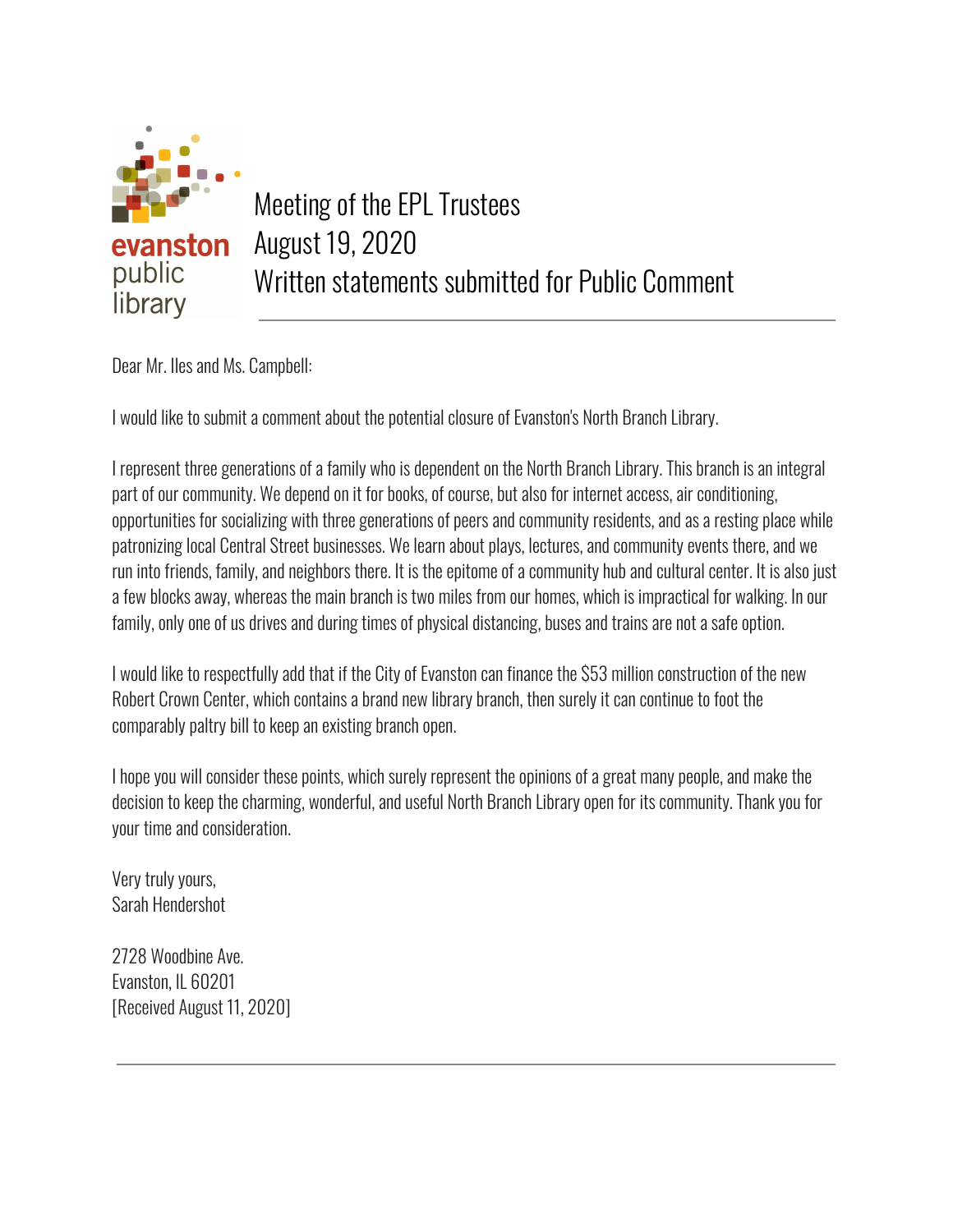Closing the North Branch pound foolish

I read with interest your statement supporting the closing of the North Branch library. As a nearby resident who enjoys it and the businesses nearby that also benefit from it, I am puzzled by some mathematics of your comment.

Rather than expand the pie, it seems you would reduce it by allocating the funds from the north branch to what I a priority without a building farther south, which would be more expensive than retaining the existing building that the Library recently invested in remodeling. Your strategy to close it reduces the pie by incenting North library patrons like me to contribute far less to the Library Association when it solicits funds. I favor both south and north sides for the library and its branches, but to close one in the hope of expanding the other seems pound foolish and self-defeating. Has it been costed out? I hope you will reconsider and support the idea of both investing in both more equity as well as keeping what is already much appreciated and in place.

Sincerely,

Paul Hirsch 1610 Lincoln Street [Received August 13, 2020]

To: Karen Danczak Lyons, Director, Evanston Public Library and the Evanston Public Library Board of Trustees From: Julie Farley, Evanston, IL Date: August 18, 2020

Re: Board meeting on August 19, 2020 – to be read publicly at meeting if possible

Dear Dir. Danczak Lyons and Board of Trustees,

My name is Julie Farley, and I am an Evanston resident and Library user.

Several years ago, I was astonished to discover how underfunded our library was when compared with other nearby public libraries and what a tiny percentage of the City's collected tax dollars goes to the Library and everything it does (about 3%). I have always considered the Library to be an Evanston treasure, available for free to our entire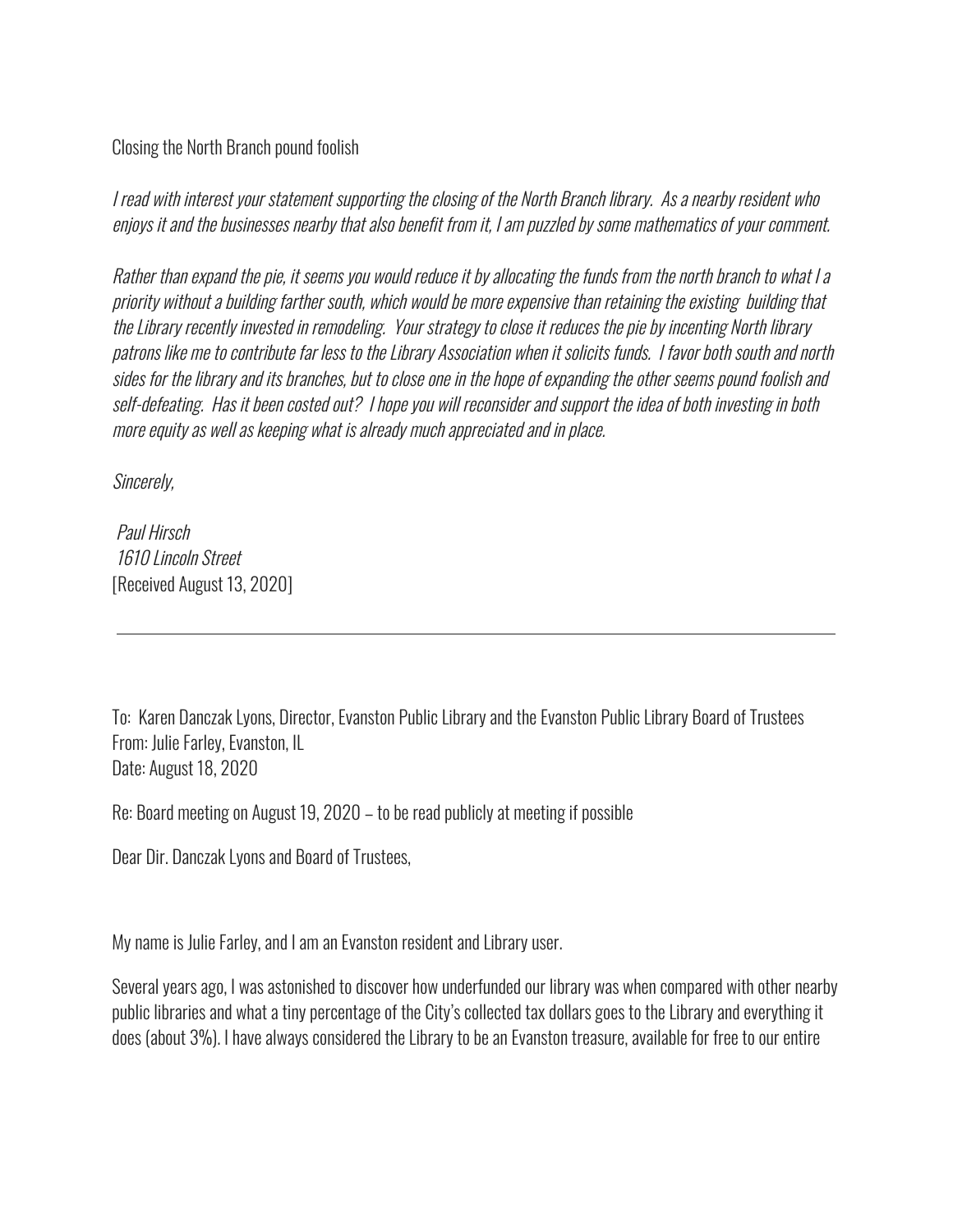population. So, I immediately decided to make a personal donation and to learn more about both the financial issues the library faced and the various projects and programs it offered, and wished to offer the Evanston community.

I knew the Library was more than just books, DVDs, research sources, great librarians, and occasional book/author discussions or movie screenings. But what I began to discover amazed me, warmed my heart, and made me even more concerned about the funding shortfalls.

EPL has an amazing number of community programs and services: in the Main EPL building, at a branch or other public locations, at family homes, offered in multiple languages, educational & nurturing, related to job searches or digital skills, just for fun, and for every age and interest group. I learned that EPL was one of the few public libraries to employ a full-time social worker, that people could get help with housing information, health insurance, taxes, wills and so much more. I learned that a large number of Evanstonians volunteer at and donate to EPL every year, but that it will never be enough to cover all they want to do.

I am aware that to keep EPL up to date, financially sound and serving our entire community with equity the Board has been facing a number of tough decisions, some involving change that will be controversial and emotional for many of us, myself included. I believe if circumstances make that change necessary, and it's planned with care, purpose, and the wish to serve and involve the whole community, it will be worthwhile in the long run for all of us.

I understand that among other things, the retention of some branch library locations is in question. That's a pretty major change. I'm sure other changes will come. These are challenging times, and even in more normal times challenging decisions must be made. We are fortunate to have the terrific new multi-purpose Robert Crown Center & Library and our still great Main Branch, and most of us are pretty mobile these days.

I love Evanston; its diversity is one of its greatest strengths. I love the Library and want to see it prosper and grow and serve us all equitably. I recognize that in a community like ours, some of us will use or need a bit more or less of that service, and serving Evanston's underserved benefits the community as a whole.

I want to let the EPL Board of Trustees (volunteers by the way), the EPL Administrators and others know that I have attended Board and other meetings, watched, and tried to learn how these folks work, evaluate, care for the total community and make decisions, and I for one respect them enough to trust that they will listen to the community's voices, consider everything thoroughly and do right by us all.

And I want to ask Evanstonians to use and help their Library: join me in making a donation if you can, come to Board meetings and EPL events, volunteer, learn more about what's offered and what's needed, stay engaged as growth and change happens, listen and add your voice. Let's support each other in what's best for our Library. As EPL reminds us – We are the Library. "We" means every person in Evanston. Thanks.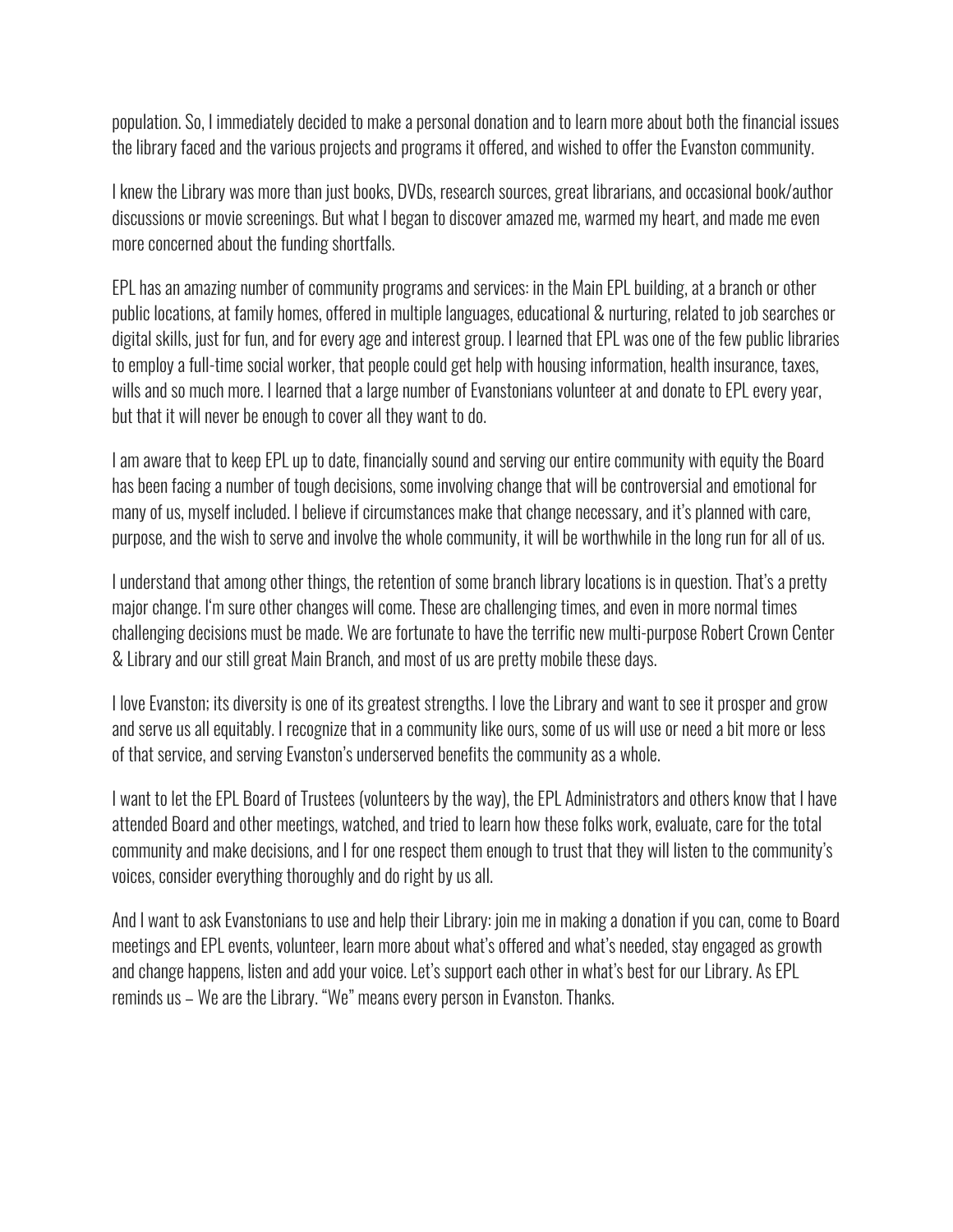North Branch Library

Mr. Iles and Ms. Campbell,

Like many other Evanstonians, my husband and I, our children and our grandchildren love to read and read daily. We have enjoyed exploring new authors, rereading old treasures, sharing lists of beloved books with friends and family, and for many years, reading bedtime stories to the young ones. We all have memories of our favorites, as well as the excitement of discovering something brand new.

The North Branch Library has been an important part of Evanston's educational and intellectual life. Our librarians have organized book groups, recommended authors and books for us to read, read picture books to our young children and helped them move on to The Lion, the Witch and the Wardrobe and Harry Potter. The North Branch isn't merely a place with shelves of books, but a place where children learn to love reading. The Main Branch Library is excellent and certainly has many more books for us all to explore. But it doesn't have the cozy and comfortable feel of the smaller North Branch, which is where so many children first became enamored of books, and where older adults (like me), find ourselves walking out of the library with a stack of books in our arms, eager to start one of the books our librarian suggested.

Claire McCarthy Peterson 2745 Woodbine Avenue Evanton, IL 60201 [Received August 13, 2020]

Library Branches

# To Whom It May Concern:

In advance of the upcoming meeting on August 19, I wanted to share my concerns with the library board about the potential closing of both the North Branch and CAMS branch of the Evanston library. Upon hearing this news, I was saddened to think that our beloved branches may not re-open. I am in a unique position in that North Branch library has been our family's go to library for the past 11 years, and I also work at Park School on Main Street near the CAMS branch. My two children, ages 9 and 11 have grown up accessing the North Branch. We visit the library weekly for books, movies, and to spend time participating in the activities provided. My kids adore this library and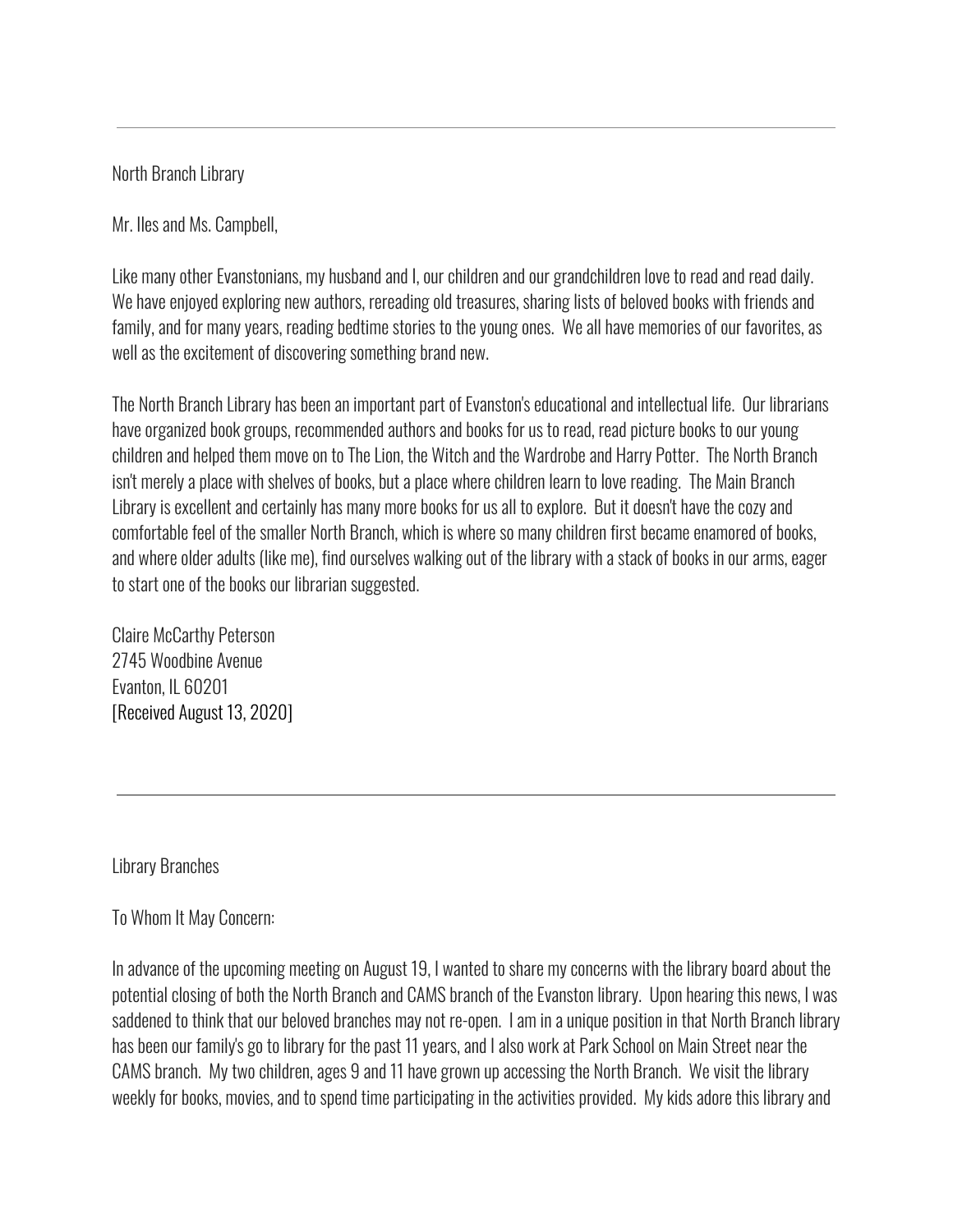have been eagerly awaiting it's re-opening since closing due to Covid. I pick up the majority of my books at this branch as well. We actively avoid the main branch of the library not because it isn't a wonderful facility but because the community feel isn't there like it is at the smaller branches, and we don't want to pay for parking. North Branch and CAMS provide me the opportunity to walk to these branches while possibly visiting local businesses along the way. Additionally, Park School has been bringing students to CAMS since it was the Mighty Twig and before that the South Branch of the library. Our students don't have a library in our school, and this IS their library. Not only do they get a chance to be read to at CAMS but they learn how to interact and behave in public, and the community gets a wonderful chance to interact with our fantastic student population.

Please reconsider closing these branches for good. Their presence in the community is one of the main reasons we are proud to call Evanston home. Our family needs North Branch, and my Park School family needs CAMS.

Sincerely, Katie Spero 2110 Noyes St. [Received August 13, 2020]

North Branch Library

Dear Mr. Iles and Ms. Campbell:

My daughter, Sarah Hendershot, expressed her chagrin over the possible closing of the North Branch of the Evanston Library in her recent e-mail to you so well that there is hardly anything I can add, or express so well.

The North Branch is such a magnetic, warm, vital part of this community, it would be tragic to lose it. It would leave a gigantic empty spot. We all need that library for so many reasons, just one of which is that there are many people in this area who cannot use the main library because they cannot get there - especially now in the era of Covid.

Evanston is a large city, with a large population and - certainly - sufficient income from the very high property taxes to enable the continued support of an excellent library system designed to serve the many communities over this vast area.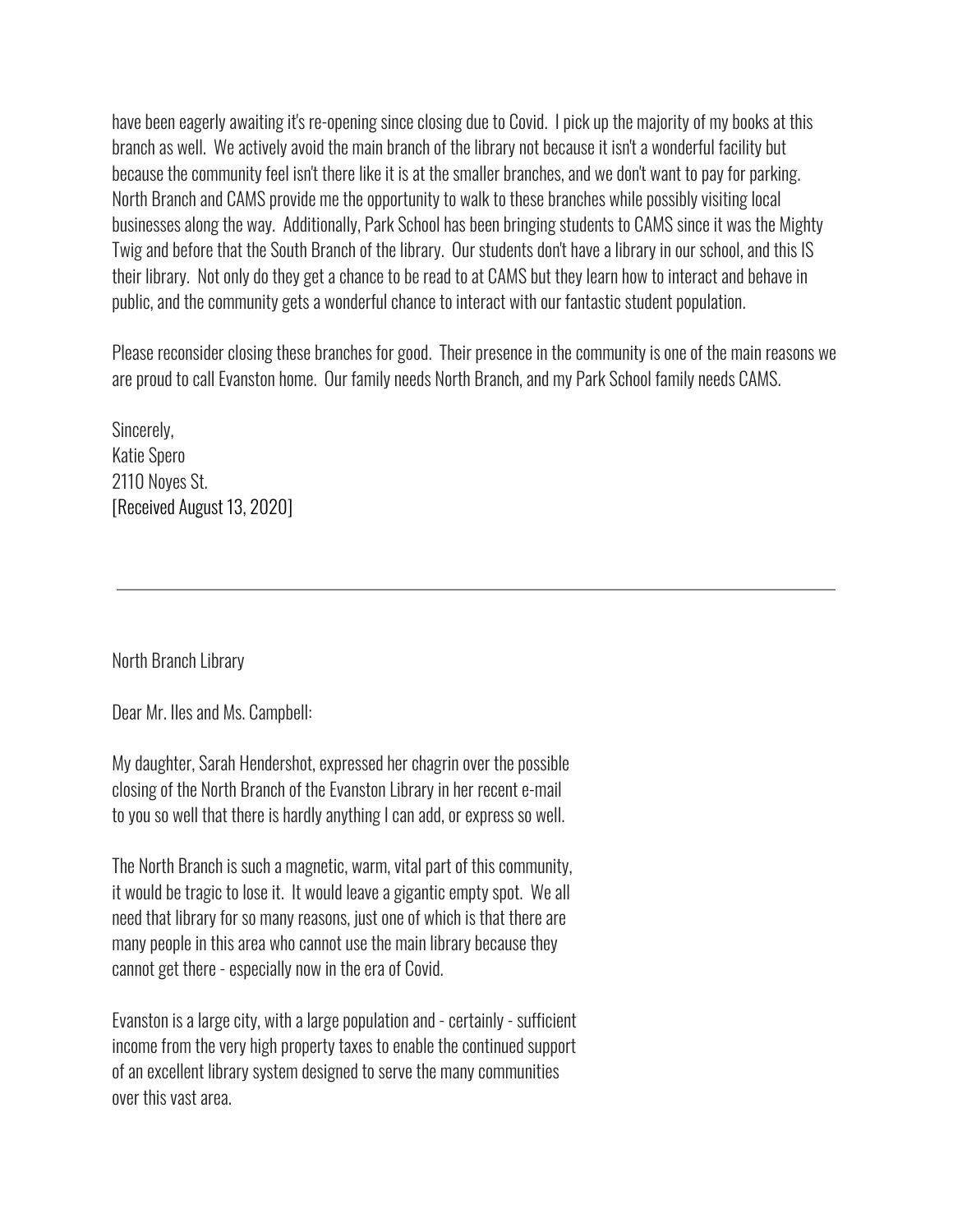Where there's a will, there's a way. Please find the will and the way to keep our Central Street library here ni.

Sincerely,

Judith Hendershot 2622 Prairie Avenue [Received August 14, 2020)]

My name is Connie Conley and my husband and I are Evanston residents and patrons of the North Branch of the Evanston Library and have been for over twenty years. First we want to say something about Central Street. It is like a little village where everyone cares about each other and greets each other with smiles and "hellos". Everyone is made to feel welcome. There are no empty stores. It is a vital area. We are both in our 80's but there are people of every age mingling from parents with babies, teens, students, and retirees like myself and my husband. Vital to this, besides the variety of businesses, is our wonderful and beloved North Branch Library. As we know you are aware, the use by patrons of all ages of this branch is substantial. The North Branch is the gem of the area. My husband and I depend on the North Branch. We implore you to please reopen our North Branch.. We understand there are areas that don't have what we have but taking away something that is working isn't a solution. Surely there must be other ways to solve this problem and perhaps serve other areas. We know other nearby communities have larger budgets for their libraries so maybe that's one solution. Also, Evanston is known for having a community of people who are willing to step up to the plate when asked to volunteer. Look at what happened in South Evanston with the Mighty Twig and with the money raising campaign ten years ago. Let's dream big and make it happen.

Thank You for your time.

Connie Conley, ward 7 [Submitted August 17 on public comment form]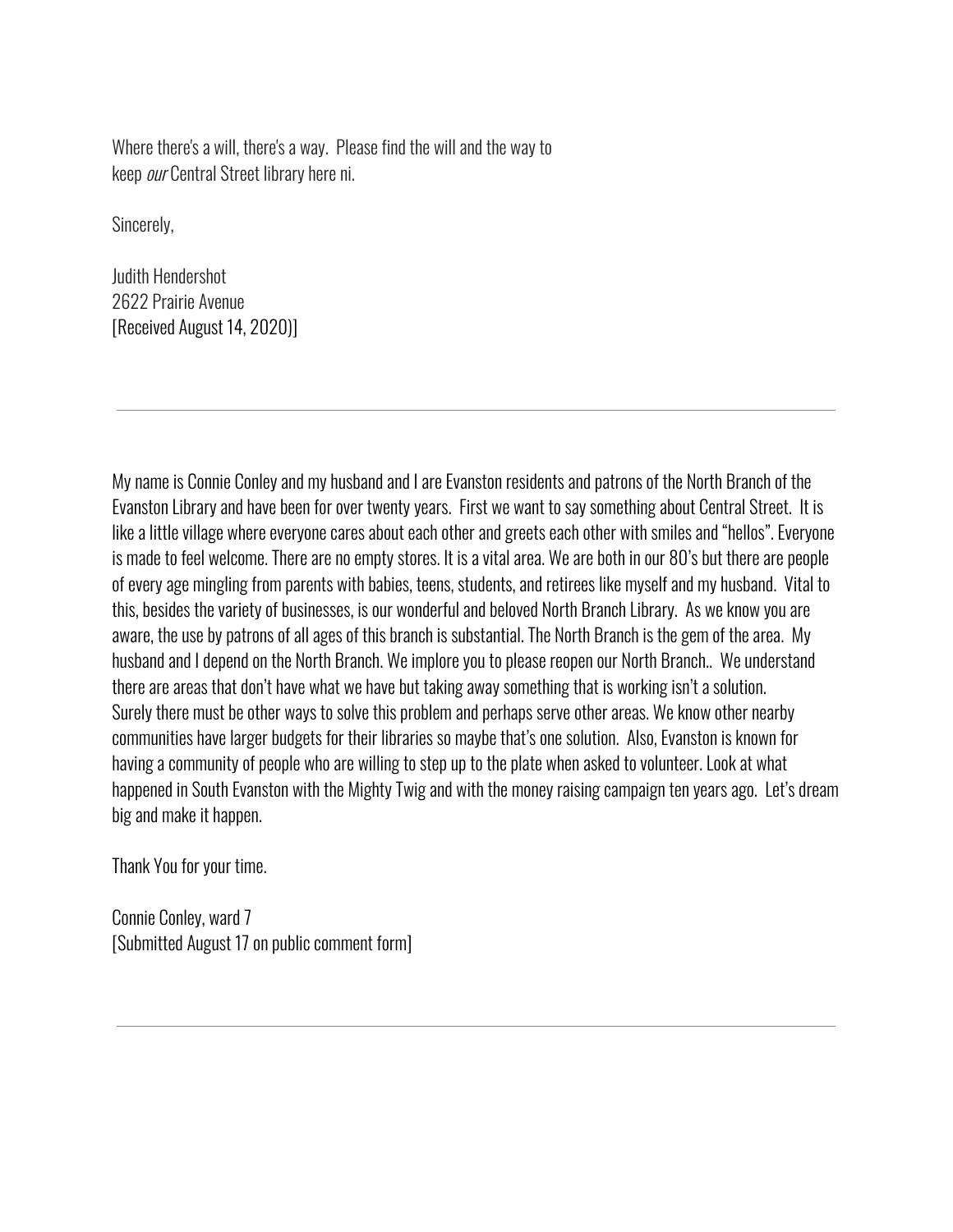I have long supported closure of the Evanston Public Library branches which take up a considerable amount of library infrastructure. In order to best serve all of Evanston, including unserved areas like the 8th Ward, I'd like to see the library use a more nimble approach. For instance, regular library pop-ups in existing spaces, wifi hotspots around the City, kiosks with pickup and drop-off capability, and pop-up computer rooms.

The \*services\* offered by the current branches what are important, and we need to find ways to continue to offer and expand - those services without the significant infrastructure costs of maintaining a branch.

If we can bring library services where the people are, through a well-advertised regular schedule, we will make better use of the library's limited tax dollars. A more agile library can reach out and serve all the areas currently unserved by the fixed branches. Screen reader support enabled.

Michele Hays, ward 8 [Submitted August 17 on public comment form]

Dear Alderperson Revelle and Mayor Hegarty,

I have been a Resident of Evanston and live on Central Street for over 15 years. The purpose for this email is to let you know how saddened my heart is due to the City wanting to close the Central Street North Branch Library.

Words cannot express how much the library means to not only myself but the families in the area. It was nice to see both fathers and mothers bring their children to the library and enjoy the children's section.

As a Resident I am already disturbed that we have several manicure places, eye glass places and places that sell wine and spirits. Here we lost business like Subway and our neighborhood cleaners. These two places were a definite part of our community.

We do not need another place that sells beer and wine, an eye glass place or a manicure place on Central Street. By you closing our library, you will be taking away the only positive, enjoyable and cultural resource place for families. We also have enough restaurants, for they barely allow for persons to walk down the sidewalk.

I hope you will take the time to assess the businesses on Central St and see how the majority only cater to adults.

In spite of the COVID virus our library really has a special place in our community. I went to the hearing several years ago regarding the city wanting to close our library and words cannot express how happy we were, in hearing it was not going to close. And now we have to face this trauma all over again.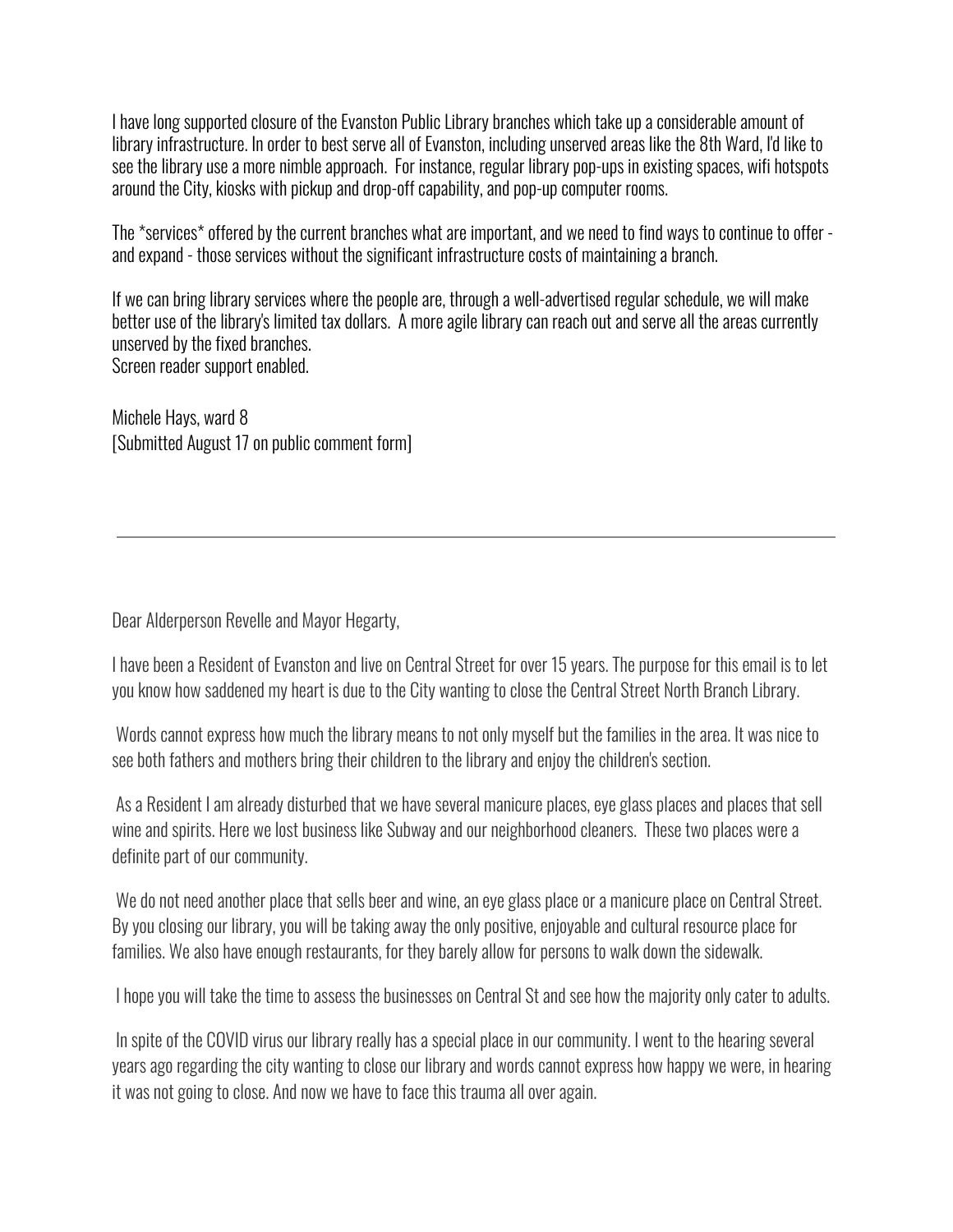Please review the budget, look deep in the pockets and find funding for our library. We cannot afford to lose it. Thank you for your kind consideration in advance,

Rolanda S. Burris

Rolanda S. Burris, Ed.D

[Submitted August 18 on public comment form]

The Board appears to have forgotten that it achieved the power and taxing authority it now has to determine the fate of branches, in response to the community protests that arose against the City Council's plan to close South Branch. So it is with supreme irony that the present Board wants to go beyond what the City Council did, and close both North and CAMU branches, in a misguided application of "equity," which is nowhere defined as taking away resources utilized by the community, in favor of theoretical utilization, without recollection that a West Side branch closed due to underutilized. That can be tried again, but it is more expensive to build a new branch with uncertain usefulness, than to continue the current heavily used ones. Don't do this under the cover of the current difficulties.

Richard M. Kuntz [Submitted August 18 on public comment form]

I would like to say that my family and I would be extremely disappointed if the branch library's were closed.

Allison bertsche [Submitted August 18 on public comment form]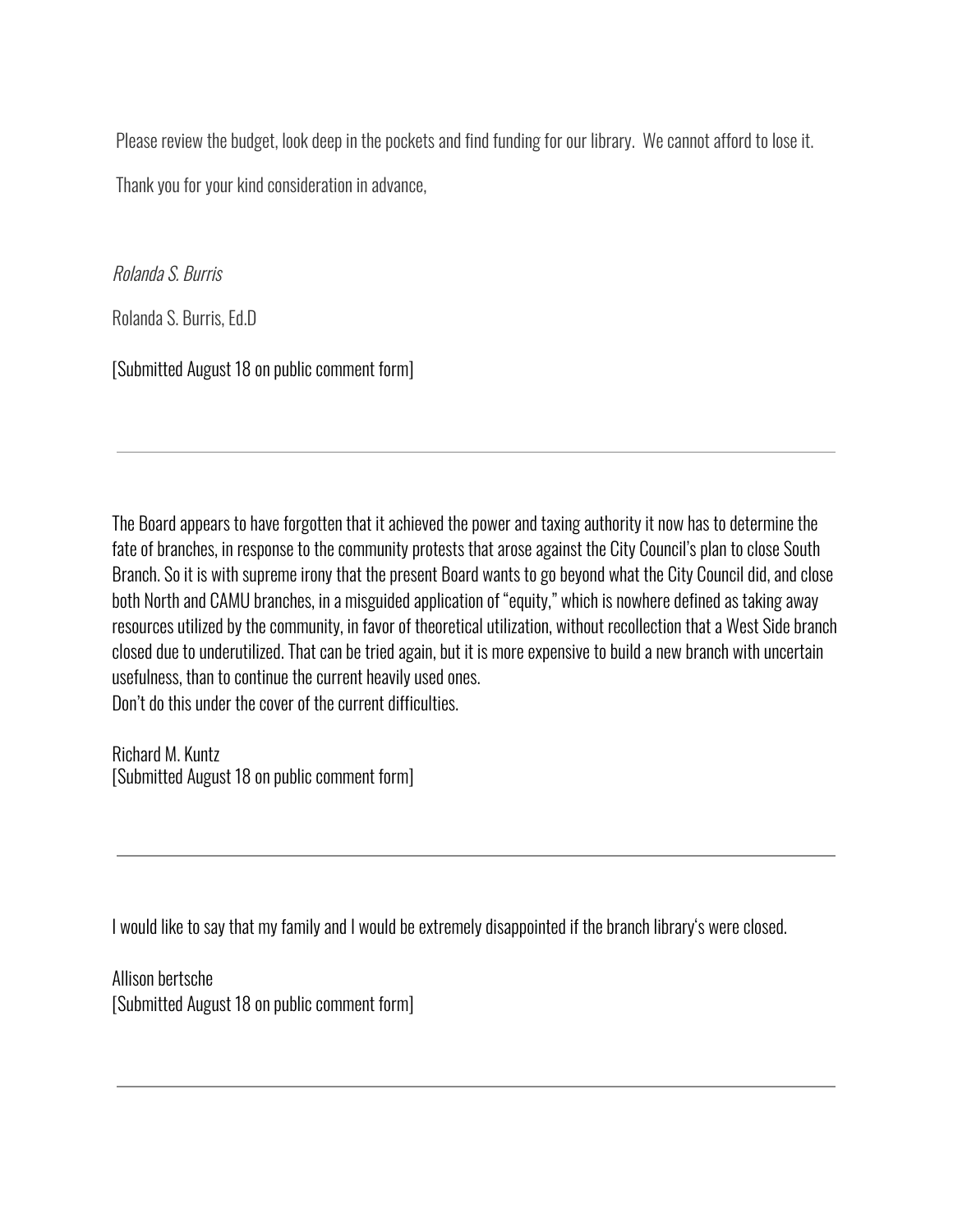It has only been on my periphery that there has been discussion of permanently closing EPL's north branch as I work full time to try to keep my family afloat during these uncertain times. This is devastating news. America is falling apart and steering frighteningly away from it's core values and strengths because of the influence of a handful of extremely wealthy folk. America CREATED libraries. Libraries are AMERICAN. Why are we closing branches of one of our very best contributions to the civilized world? Books are knowledge and experience. Right now, we need nothing more than promoting

opportunities for knowledge and experience outside of social media. Libraries provide the opportunity for EVERYONE to access books regardless of social status. Libraries provide other resources that would otherwise not be available to some. We have got to try to work out social distancing so our librarians can work safely. If funding is the issue, let's reach out to Evanston to see if we want to pitch in to help. I do. I have not yet seen these efforts publicly made. We need our libraries. They are critical institutions for our communities. What can we do to prevent the north branch library from closing?

Stephanie Dufford [Submitted August 18 on public comment form]

I support closing the CAMS and Central Street branches and assigning those resources to historically underserved neighborhoods.

Margaret Newman [Submitted August 18 on public comment form]

For the past year I've been a member of the Evanston Public Library Racial Equity Task Force. We were charged to help EPL understand the issues faced by members of our community and to make suggestions as to how resources could be allocated in such a way to meet the needs of those who have been historically left out. While we've been working, a small but organized group focused on maintaining specific branch locations, has been dormant. Now that we have made recommendations to begin to address the Library's problematic history of resource hoarding, this group has begun to reorganize in earnest.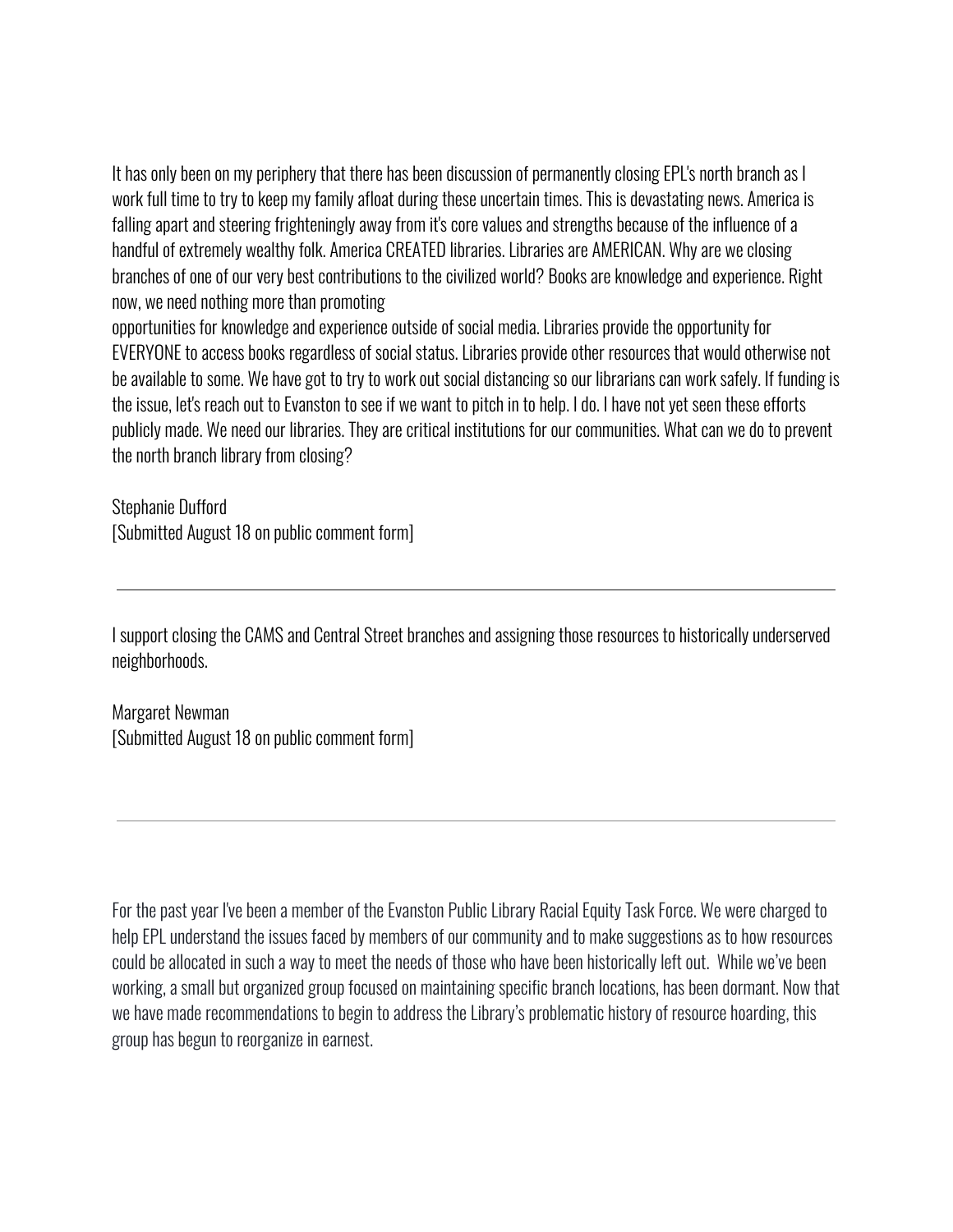I've heard the Friends of the Evanston Public Library say things like "race is not the only way we address equity" and "our kids and seniors deserve a public library" and "we have to grow the pie." It seems that in their focus to ensure that they continue to enjoy all of the wonderful attributes public libraries offer, they are willing to ignore the needs of the rest of our community. They have challenged the very need for the Library's Racial Equity Task Force and made accusations about the task force, its members and the EPL Board of Trustees that were inaccurate, problematic, and inflammatory. The experience has not been friendly.

I want a public library that meets the needs of its community and I recognize that in order to do the right things for my community, I might have to make a personal sacrifice. I might have to give up resources I've enjoyed to ensure that others in my community have access. I don't want a library that is only for some of us, I want a library for all of us. Together, we are the library.

Tracy Fulce [Submitted August 18 on public comment form]

Closing libraries is not equity-making sure that libraries are available where they have not been available is. Using the important word equity to justify taking services away diminishes the word, and the action to make the decision to close libraries in the vacuum of a pandemic is not serving the people. The public deserves to know all options and comparative costs of closing or keeping them open. What does the library need? How much does the Robert Crown library take in terms of staff hours and cost-CAMs- North Branch. Can the library, city and schools district could work to make sure that there is city wide basic internet so those who cannot afford it will have access and those who only want internet can pay what we pay not to help defer costs. How much do hotspots cost? The economic benefit of libraries to local business is proven helps keep the local dollar local. Moving services is good but when the library decides where they will be and when-the library loses the important quality and service of being a consistent place where anyone with or without a penny in their pocket can go and be welcome. That's a equity I think the library board can stand behind.

Mary Rosinski [Submitted August 18 on public comment form]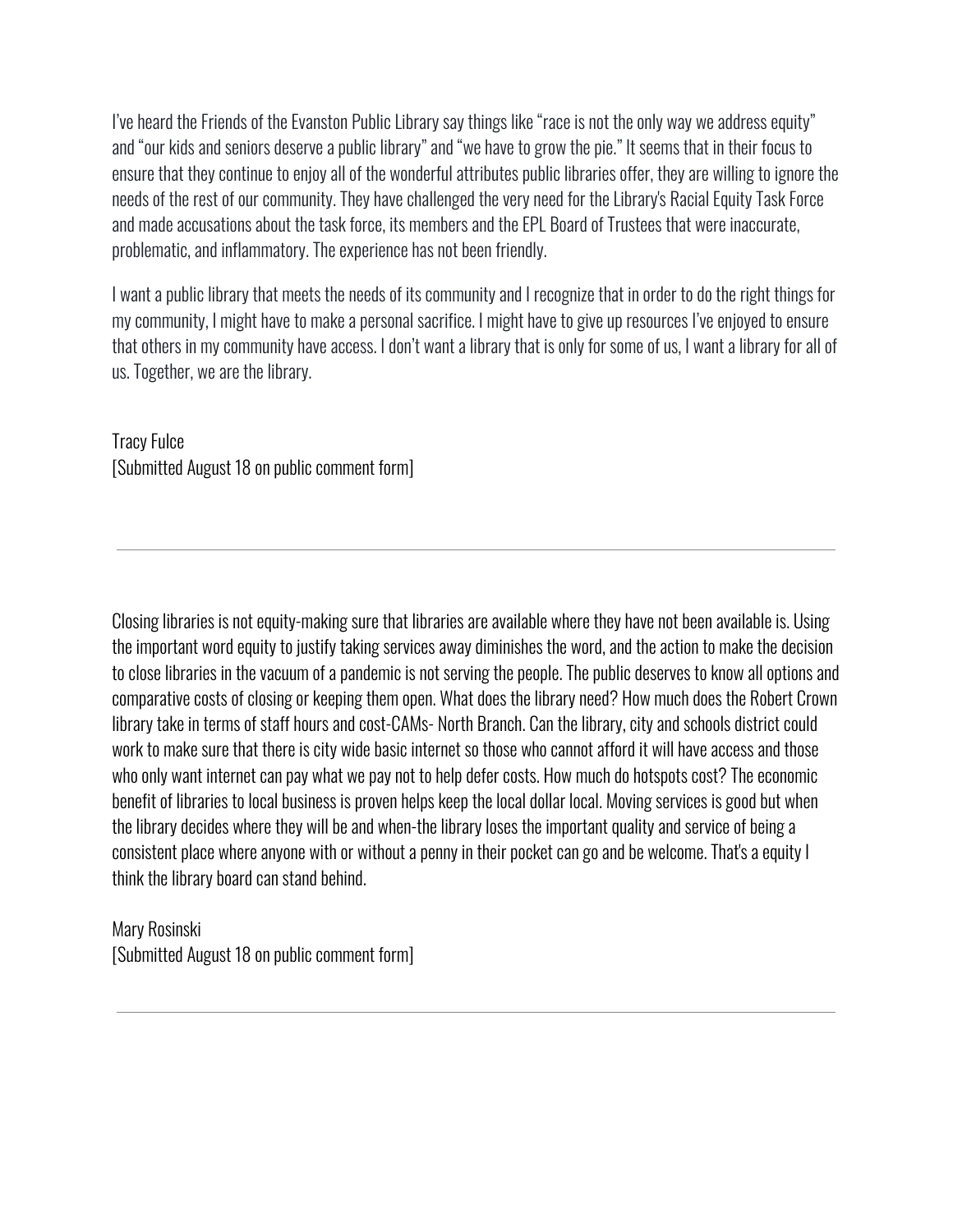# Testimony re: library branch closings

My name is Marybeth Schroeder. I am a 29 year resident of Evanston at 2734 Asbury. I had the privilege of serving on the Evanston Public Library board from 2002 to 2008, the final two years as board president. During that period, the library did the expansive renovation of the children's room and added the innovative Loft space. I'm very proud of that work. I hold a Masters in Library Science from University of Chicago and worked in libraries and a national library association from 1981 through 1998, including several years as a part-time reader's advisor and reference librarian at Evanston Public Library.

I firmly believe that the north and south branches of the library should be closed. My primary reason is that EPL simply doesn't have the budget to effectively run branches. Since I first became involved in the library in the late 1980's, it's been apparent that EPL is funded at an insufficient level. EPL receives less than half of the per capita tax support that our peer communities provide to their libraries such as Skokie, Arlington Heights, Wilmette, and others, none of which run branches.

When residents suggest more fundraising to keep the branches open, they are not noting that EPL already does significantly more fundraising than any of its peers. And that fundraising doesn't support extras – it supports building the collection and providing basic services.

Even if we could afford branches, they are not the equitable or best way to provide library services. The north branch is less than 2 miles to the main library, in a neighborhood with access to public transportation and which is primarily higher income and white. The south branch is one mile to the main library, also in a neighborhood with good public transportation options. Parts of Evanston much farther from the library, such as southwest Evanston, have never been served by a branch library. These locations are just habits that can only provide limited service.

I don't believe we should build more branches. I believe the best way to deploy the library's resources is through outreach programming and meaningful partnerships with community-based groups, which the library has built effectively. The future of libraries is not bricks and mortar but bringing the resources to the community.

Finally, I would like to point out that all the library directors over the last 20 years have thought the branches should be closed, as have national library experts such as Joey Rodger. It's time for EPL to move into its new era and continue the good work it's done to become a better, more equitable institution.

Marybeth Schroeder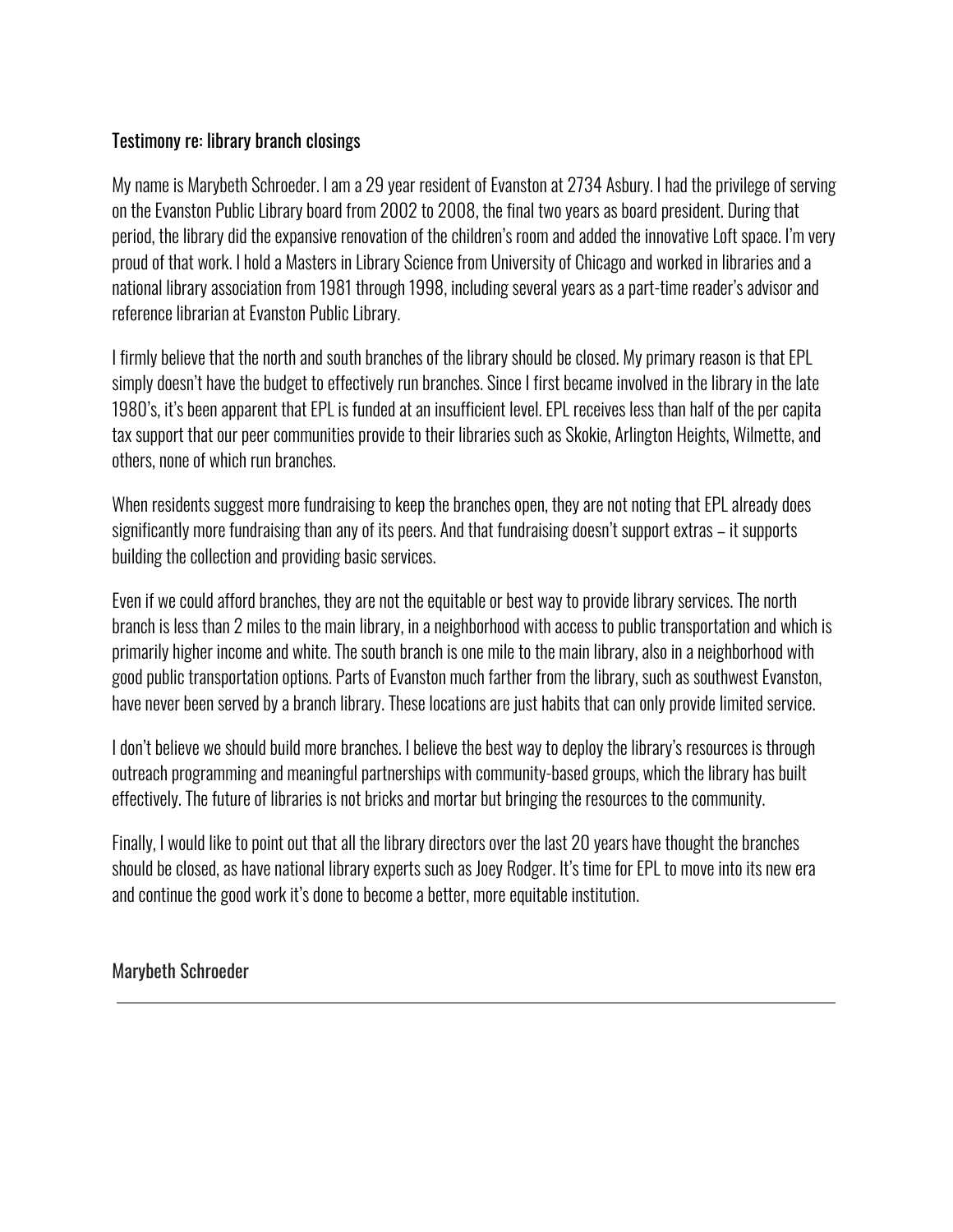Losing a library or any space of gathering is detrimental to a community; however, Evanston's tax dollars do not provide EPL the resources to operate a library in every ward. Hence, I support EPL in focusing its precious resources on the expansion of digital resources for all residents while also intentionally hyper-focusing resources on new strategies to engage communities traditionally underserved by EPL by making use of the technology resources already in the hands of D65 and D202 youth and families. EPL's teen staff are already industry leaders in transitioning to virtual library programming, especially their youth department. EPL is a critical partner working with Northwestern's School of Education and Social Policy faculty to close the STEAM engagement and participation gaps that exist in Evanston. Over the past three years, EPL has been a lead partner in the intentional design and implementation of programming to take advantage of the D65's decision to provide every middle school youth an iPad by creating STEAM programming (e.g., the citywide Month of Code, the 5 th grade Drone Coding challenge, and the Digital Divas program) that youth can engage, not only in library spaces but also in our schools, community organizations, and at home. These and other countless other program innovations by EPL's teen staff has resulted in new learning opportunities, virtually and face-to-face, for youth in communities, such as the 5th ward, previously underserved by Evanston Public Library.

----------

Nichole D Pinkard (pronouns: she/her/hers) Associate Professor, School of Education and Social Policy [\(SESP\)](http://sesp.northwestern.edu/) Faculty Director, Office of Community Education Partnerships ([OCEP\)](http://osep.northwestern.edu/) Northwestern University nichole.pinkard@northwestern.edu

Founder Digital Youth Network [\(DYN\)](http://digitalyouthnetwork.org/) npinkard@digitalyouthnetwork.org

Dear Evanston Public Library Board,

We face genuine challenges today. It's perhaps understandable to be stuck in the here and now of budget cuts, the realities of the inequity and the impact of the pandemic. Scarcity and zero-sum thinking are evident; even a 'us vs them' mentality has surfaced.

And yet we have an opportunity to think and act on the challenges before us in a different way. We can transcend the binary choice of 'keeping open or forcing shut' branches and services by coming together, finding compromise and thinking creatively.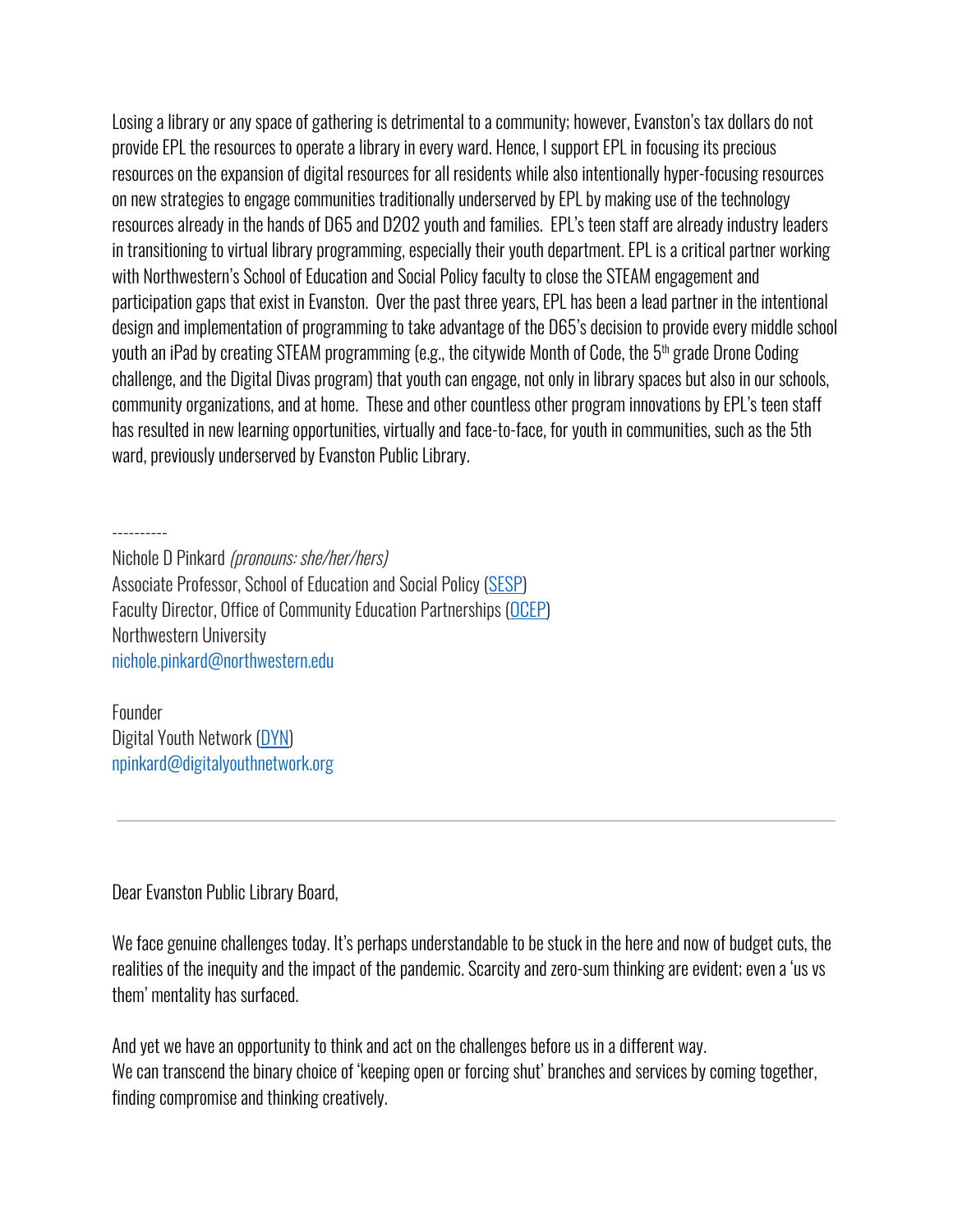With this in mind, I developed a new concept that re-envisions what a branch could be. Building on current thinking on renewing retail space, it takes into account our current realities. More than just different types of programming, it offers a localized solution that incorporates multiple uses while meeting our unique community needs in a way that can be economically sustainable. I put it together to find win-wins and a constructive way forward. I've shared this concept with several people on this call.

It's been said that 'if you want something new, you have to stop doing something old.' So I encourage the board to consider a third way with regard to branch closures. Not re-opening now, but not permanently closing them either. But instead, creating a new path together.

I'll end with this: the EPL staff are a competent and dedicated group. As is the Board. They have taken careful decisions that have been transparent, if one takes time to look. What they need is the community's support, and what we can provide is the assistance and compromise that fits the challenging set of circumstances we face.

Thank you,

Dr. Eric James [Submitted August 19 on public comment form]

Dear Members of the Library Board,

My name is Juan Campoverde Q, and until recently I was part of the Racial Equity Task Force implemented by the Library.

I have fervently supported the implementation of the RETF and will continue to support the efforts that the Library is eagerly working in this regard. Any effort towards achieving the ideals of equity, diversity, and inclusion will benefit us all.

What I would like to express is my concern that the current constitution of the Task Force, with a vast majority of members from the African-American community of Evanston, unwittingly excludes the effective participation of the other voices that contribute to the cultural and demographic diversity of our Evanston community.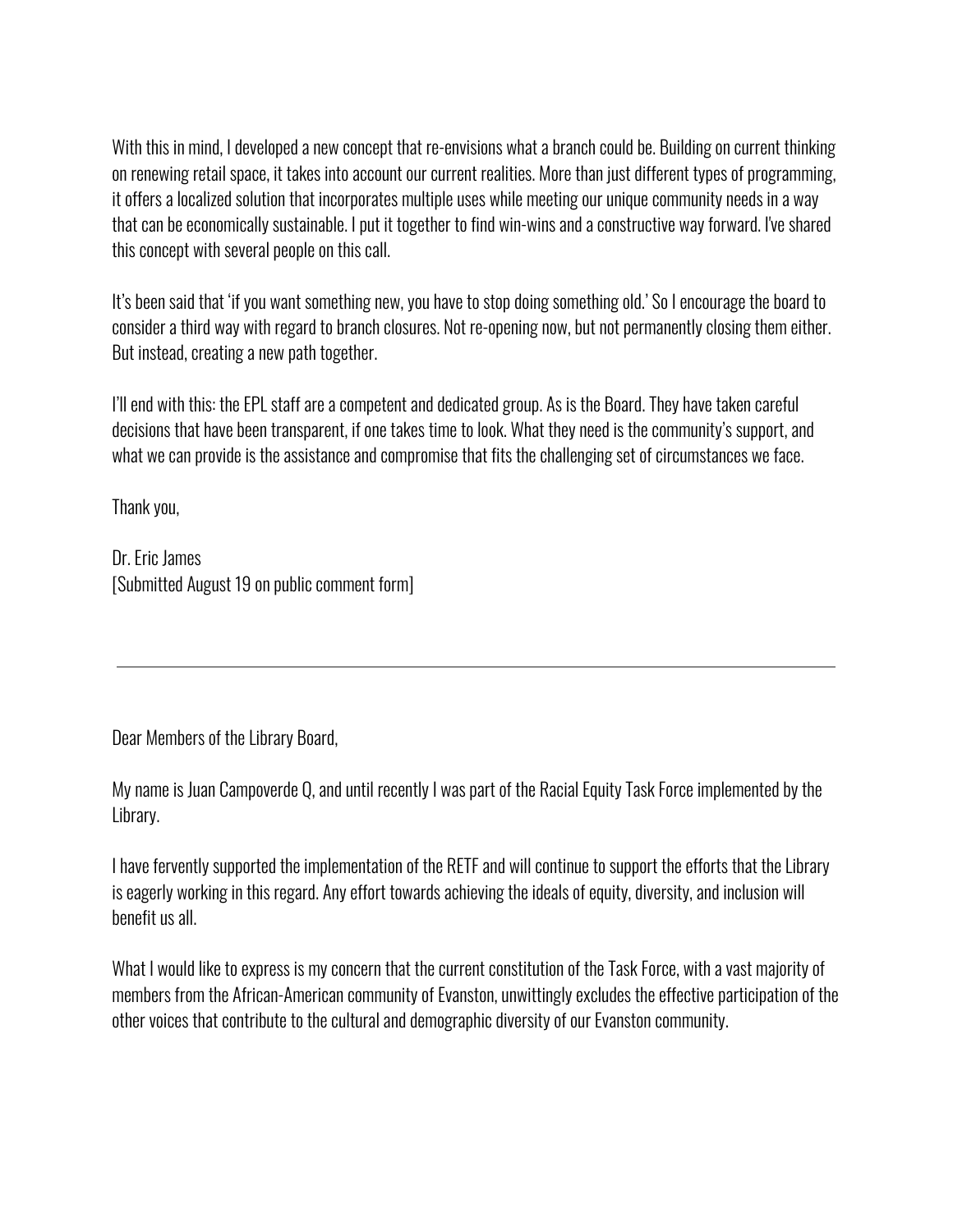It is my hope that in subsequent implementations of the RETF this circumstance can be considered. In my personal experience, the opinions and suggestion of one minority group do not necessarily resonate with all minority groups. My experience was not entirely congruent with my understanding of the stated goals of the Task Force.

Cordially, Juan Campoverde Q. [Submitted August 19 on public comment form]

I can't be with you tonight but I wanted to ask you to please keep the Main Street branch open. Robert Crown is too far away to be able to reach the residents of our part of Evanston. This branch has provided so much community service and community way beyond lending books and DVDs. It is an essential place to gather for book groups, story time, a talk with a librarian about resources for a project, a place to get kids excited about reading, a place to use WiFi for residents who do not have access anywhere else, a place for residences from marginalized groups to find acceptance through displays and books and resources about them. What a beautiful way to celebrate diversity! And last year it was extra special with the addition of Drag Queen Story time. Please don't take away all of these riches from our neighborhood. I'm happy to talk more with you about what a wonderful place this branch library has been for our neighborhood. Thank you for your consideration.

Dr. Mary Beth Napier [Submitted August 19 on public comment form]

Statement by Wendy Welsh – resident 7th ward

I recently watched a very moving video produced many years ago by the Evanston Public Library Friends interviewing community members of the 5<sup>th</sup> ward. Boocoo housed a book wall setup by EPLF. What was striking to me were the comments from the 5<sup>th</sup> ward community. The need for self-education, accessibility for young children whose parents don't feel it is safe for them to travel by foot or bike all the way to the main branch, the need for a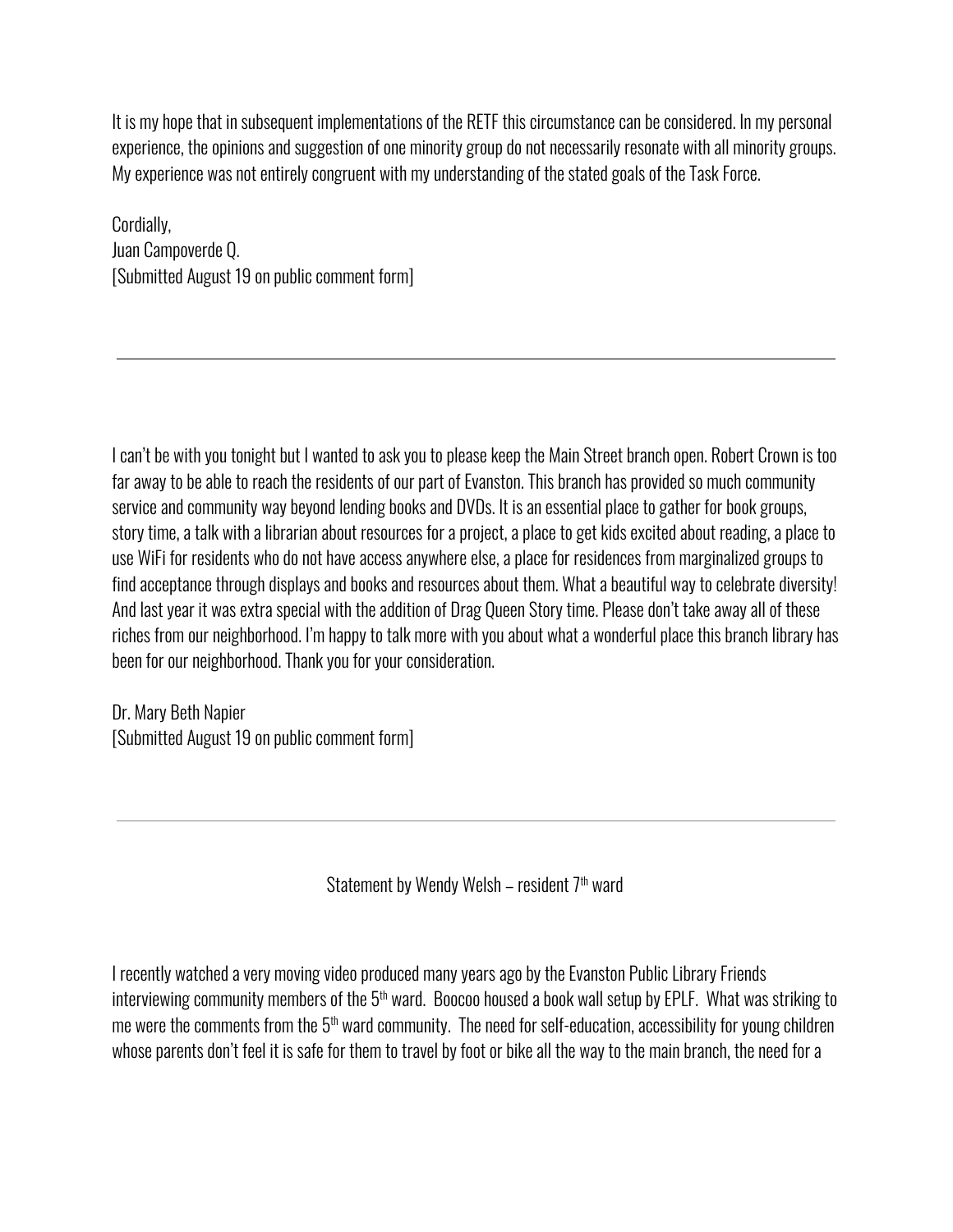social center. Mr. Bennett Johnson said it best "the library is the glue that holds the community together". And I totally agree. They all saw the importance of what a branch library could provide for their neighborhood.

Shawn Illes provided me the Equity, Diversity, and Inclusion Needs Assessment conducted by DeEtta Jones which is an assessment on how the library can meet the needs of African American and Latinx in our community. Two main themes were first the need to feel comfortable at the library. I understand that a black child from the 5<sup>th</sup> ward may feel uncomfortable and out of place entering the North Branch as would a white child from the 6th or 7th ward would entering a library in the 5<sup>th</sup> ward. Many of us would like to see that change and wish that was not the case but it is and it is something we contend with for now. Second, transportation and mobility are barriers for residents to reach the libraries. This is true Evanston does not have a public transportation system that provides a way to get to the library. When you have multiple kids it is easier to walk or push a stroller than to get them all in car seats and into the car. And our elderly community who may have stopped driving or don't feel comfortable parallel parking or get confused by the pay station prefer to walk to an easily accessible library.

What I see through all this is commonalities within the wards and the Evanston community. According to the Macmillian dictionary for advanced learners states equity is a [fair](https://www.macmillandictionary.com/us/dictionary/american/fair_1) and [reasonable](https://www.macmillandictionary.com/us/dictionary/american/reasonable) way of [behaving](https://www.macmillandictionary.com/us/dictionary/american/behave) toward [people,](https://www.macmillandictionary.com/us/dictionary/american/people_1) so that everyone is [treated](https://www.macmillandictionary.com/us/dictionary/american/treat_1) in the same way. Merriam-Webster and iOS dictionaries have the same definition – fair and impartial. And based on the data DeEtta Jones collected the 5<sup>th</sup> ward did not ask for the Library Board of Trustees to close all branches so that they could have one. They asked to be treated the same.

The library serves everyone who lives in Evanston. And as I have said we all have similar basic needs that a branch library to fulfills. Evanston should be united in the need for social centers and broadening literacy and education. By doing so it helps our entire community.

Karen Danczak Lyons many of us were so excited and impressed by you when you came into the director position. We really felt like you supported the needs of Evanston. You recently stated in a letter to my mother-in-law that "the Library, as good stewards of the Evanston taxpayer dollar, is morally obligated to seek out and pursue the most efficient and affordable path to serving the community with equity." Those tax payer dollars are not only accumulated as part of our property taxes but also through fund raising. The wards that are served by the north and south branches have been major contributors to the library fund raising. EPFL raised over \$200,000 for the library and was able to re-establish the south branch when the library shut it down, provided books for the book wall at Boocoo and at the old Robert Crown. The way in which the Library Board of Trustees has gone about quietly not reopening the north and south branch and then claiming it is all in the name of equity has been divisive when we need is understanding. If serving the Evanston community in an equitable manner is your goal, it seems to make sense that a network of branches would have been established and that all branches would have been modest and cost effective. The north and south branches are small and cozy they are by far not lavish, expensive establishments. So why does any ward need a library costing millions of dollars? And why not fund raise for an additional modest branch? The size and opulence of the library is not what makes it successful. In fact, a grand library can be uninviting.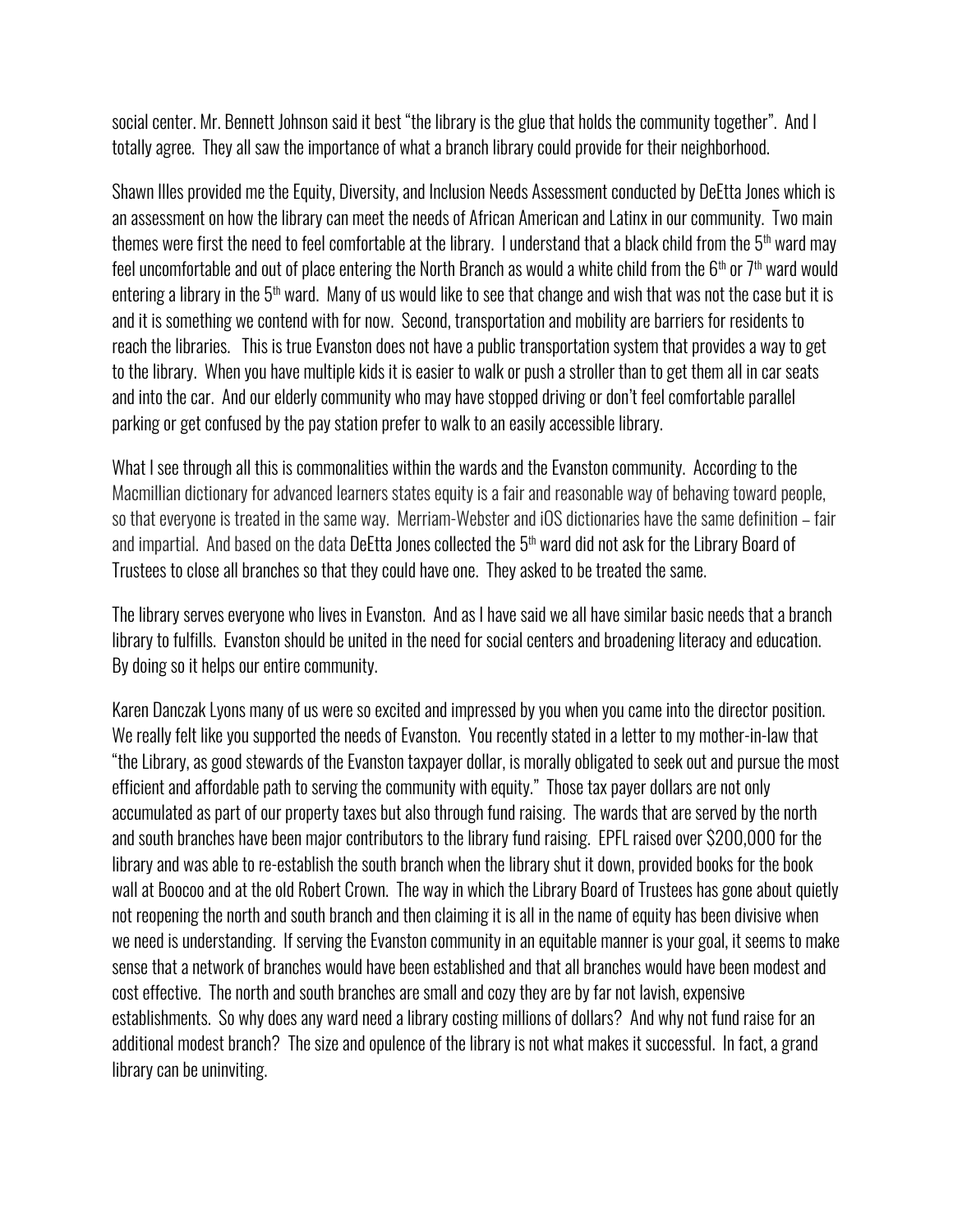So what is the real reason the library board of trustees who are appointed by the mayor are closing the north branch? Is it so the city can sell it to cover the debt incurred by Robert Crown?

I am asking you to rethink your mission. In the name of equity treat all your tax payers in the same way. Look at the needs of all your tax payers and don't discount the needs you are already meeting. Leverage the generosity of Evanstonians through fund raising to provide an equitable environment. Do not alienate your financial supporters. And please rethink closing the branches especially at a time when the need for our libraries are greater than ever. The North and the South branch libraries are loved vibrant social centers serving many children and elderly who don't drive but get there by walking.

Wendy Welsh

[Submitted August 19 on public comment form]

Members of the board- I am deeply disturbed by the disruptive and divisive actions of the Evanston Public Library Friends. I am a white woman in the 4th ward, with young white kids, and we do use the Main street branch as a local library. Even though this might be convenient for us in terms of location, I do not believe that the highly financially resourced and largely white population that I live in is entitled to this resource. As we know, Evanston, particularly the white population, has a history of upholding white supremacy and opportunity hoarding. I am extremely grateful and fully supportive of the work and recommendations of the Racial Equity Task Force. They are pushing back and rejecting the troublesome white supremacist history and actions in this city, and moving forward towards repairing the harm that our marginalized community has endured for way too long. I implore you as a board to be part of the evolution in Evanston that we so desperately need. Our 5th and 8th wards should be overflowing with the rich resources that already exist in this town if we started thinking about the collective potential we have here. Let us lift up the beauty and value of ALL of the amazing people in this city. Let us start now by reflecting in our actions and choices the city we strive to be instead of the city known for replicating the systems of oppression and ensuring continued marginalization in our community. We are better than that. We are ALL Evanston.

Meghan Shea [Submitted August 19 on public comment form]

# MICHAEL MURPHY TANNEN 1010 ELMWOOD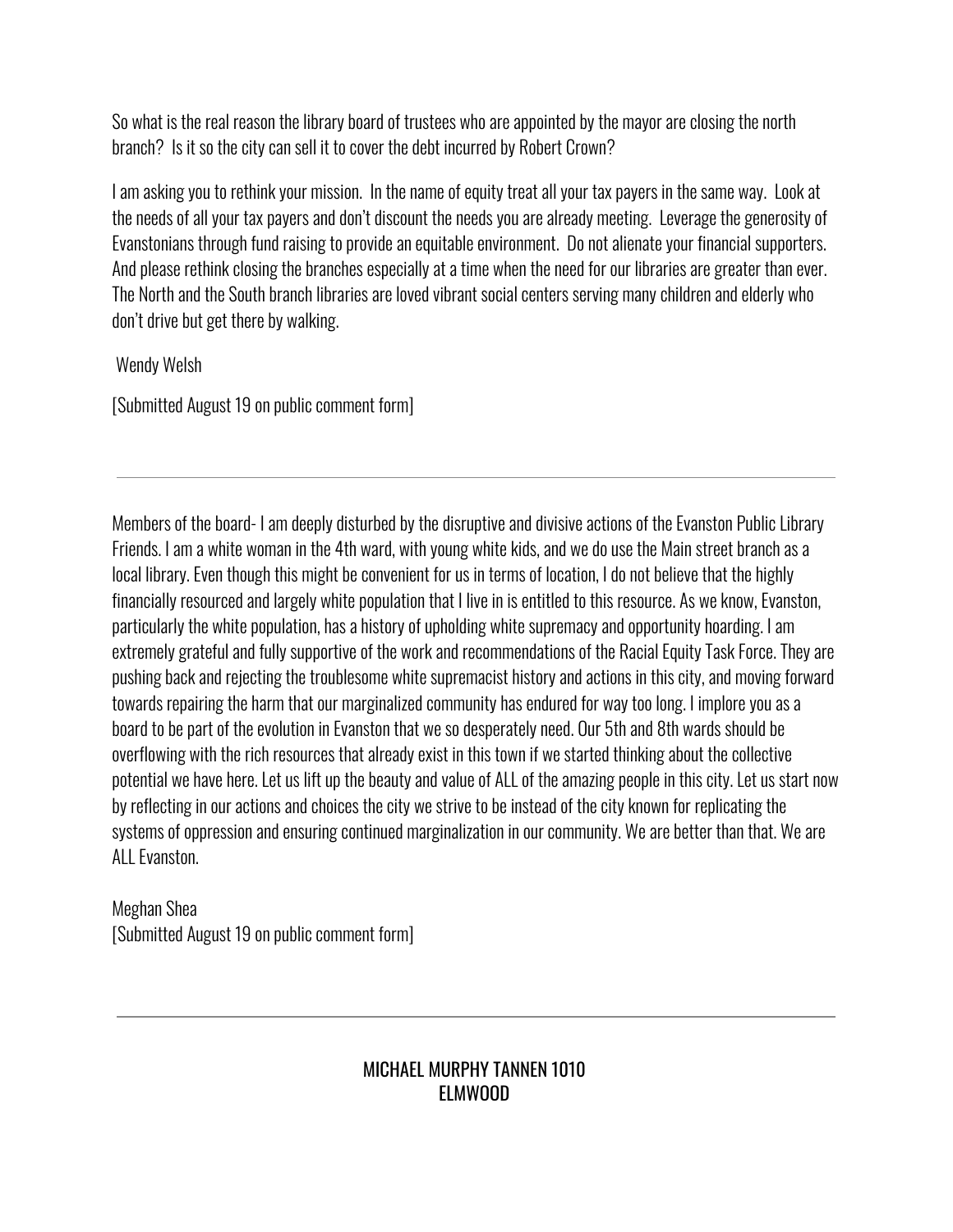# EVANSTON, ILLINOIS 60202 mtannen@tannenlaw.com

August 19, 2020

# Via Email Delivery

Evanston Public Library Board of Trustees 1703 Orrington Avenue

Evanston, Illinois 60201

# Re: The Imminent Death of the Branch Libraries

To the Members of the EPL Board of Trustees:

By way of introduction, I served on the EPL Board of Trustees ("the Board") between 2012 and 2017. I was the Board's Secretary between July 2012 and July 2014 and its President between July 2014 and July 2017. Before I was on the Board, I served on EPL's *Ad Hoc* Task Force to Explore Sustaining Funding Models for Library Governance. The work and findings of that task force paved the way for EPL's Board to adopt the Library Fund Model so that the Board—and not the City—could be in exclusive control of EPL's budget, its Director, and its own facilities, regardless of who owned them.

On July 15, I exhorted the Board to read the Local Library Act and the Memorandum of Understanding so that the Board would recognize that EPL has the statutory duty and contractual right to solely determine the fate of its library facilities. From all that I have been reading, including tonight's Board packet, the Board appears poised to capitulate rashly and close two library branches that have served Evanston for decades and decades with no real plan in place to remediate the loss of two pillars of EPL's library system. The Board appears to believe that closing branch libraries somehow achieves equity, diversity and inclusion. I disagree, and I briefly discuss equity, diversity, and inclusion later in this letter.

The Mayor, interim City Manager, and City Council have also distorted or ignored the true legal relationship between the City and EPL. I have heard them say that the City is the owner and landlord of the Main and the North Branch and EPL is a mere tenant. That is wrong as a matter fact and law. The Local Library Act vests "exclusive control" of the use, custody, and control of library space with the library board. This well-established tenet of library governance is echoed in the Memorandum of Understanding: "The Library will determine how it chooses to use the Library Facilities for the library services it offers."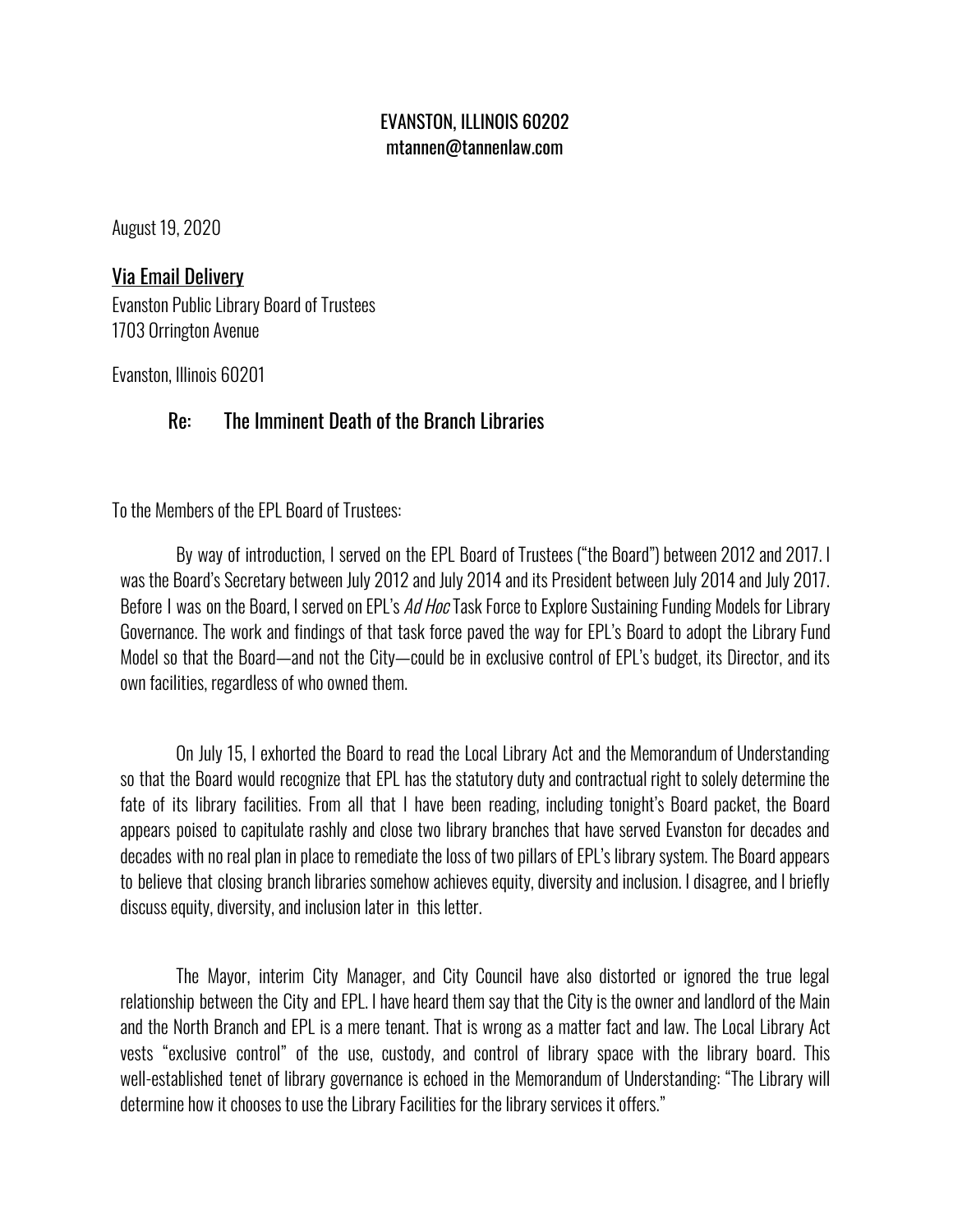More elementally, according to the MOU, nothing can happen to any space used by the library without the mutual consent of the City and EPL. What does that mean? It means that the fate of the branch libraries is in your hands. It is your vote, and your vote alone, to close these needed and beloved pillars of two communities. And let me be clear about this. Once you decide to shutter these two institutions, you must own your vote. It is infinitesimally remote that they will ever come back. I know this from experience. It took Herculean efforts of private citizen volunteers to run the Mighty Twig for two years before EPL brought CAMS back into the fold. That won't happen again.

Indeed, the agenda for tonight's meeting highlights the Board's misapprehension of its own powers and duties: "Returning North Branch to the City of Evanston" manifests the Board's disregard of its statutory obligation to be a steadfast steward of library spaces. It appears that EPL is giving away the North Branch for nothing in return. This is particularly galling since the North Branch was a pit when EPL exercised dominion over it in 2013 because, as usual, the City wilfully neglected fundamental principles of deferred maintenance and capital improvements. The Board authorized the overhaul of the North Branch. This included a new roof, HVAC, new lighting, and the removal of tons of asbestos. Under the steady hand of John Devaney, EPL's Director of Facilities, the North Branch and adjoining space which houses Lush were transformed. EPL spent hundreds and hundreds and hundreds of thousands of dollars to achieve this metamorphosis for a building it did not own. Does EPL plan to hand over the keys to the City, allow the City to eventually sell this prime piece of real estate, and then permit the City pocket the sales proceeds?

A word about Equity, Diversity, and Inclusion, the articulated reason for closing the branches. These are fuzzy terms. They mean many things to many people. These terms are hard to define harder to measure, especially in the context of a public library. EPL does not promise outcomes and EPL does not track what its patrons do, what books they read, or what programs they attend. To the contrary, EPL guards its patrons' confidentiality zealously.

But, here is what I do know about Equity, Diversity, and Inclusion :

· Equity, Diversity, and Inclusion should never be weaponized and these concepts should not be politicized as it has been in Evanston over the last three years. When that happens, healthy debate is stifled; equity assessments become slanted; and outcomes are not fact-based. 1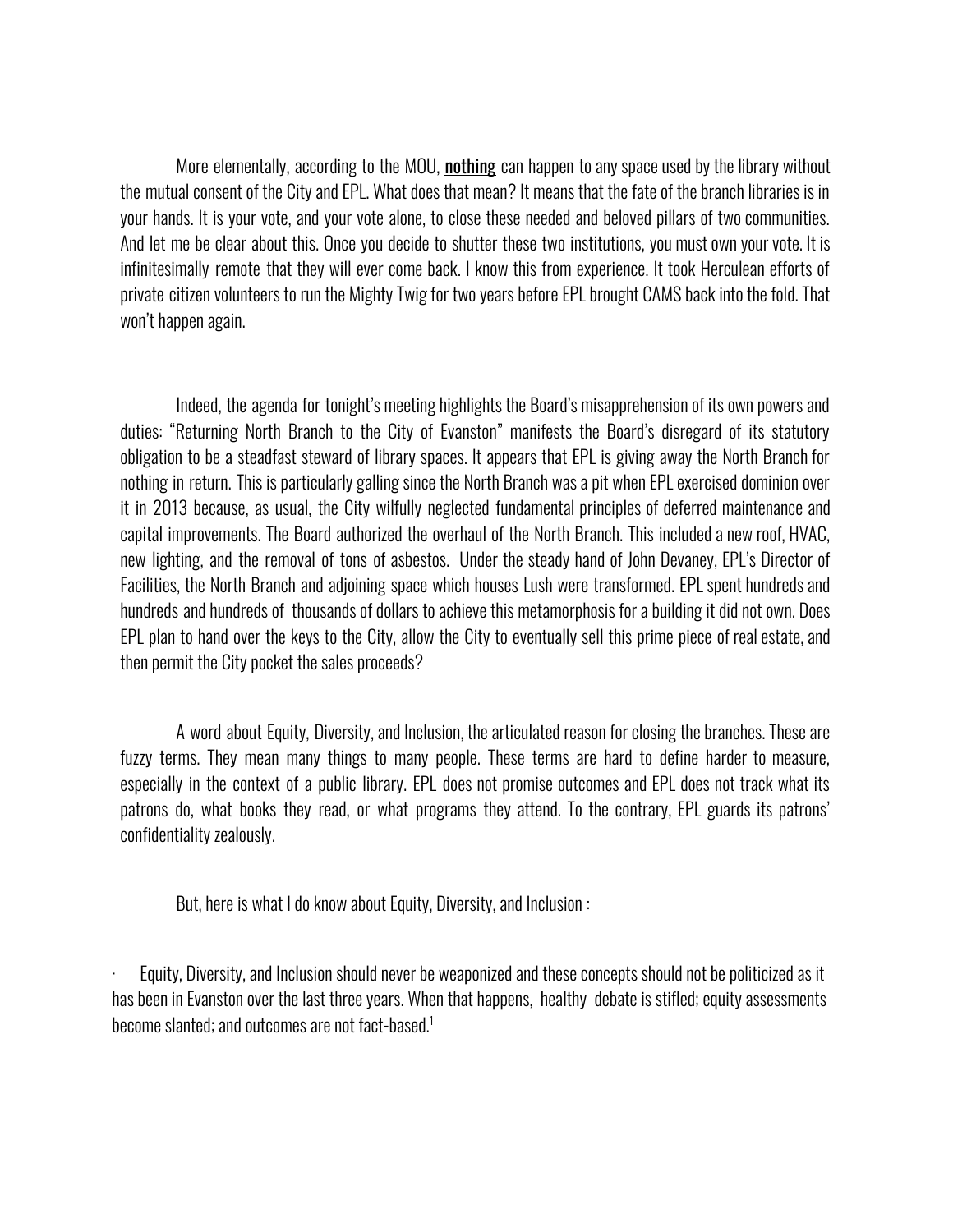Equity, Diversity, and Inclusion are not achieved and have rarely if ever been achieved by tearing things down.

I do not accept the notion that EPL needs to radically alter its *modus operandi* to promote and foster Equity, Diversity and Inclusion. EPL has always been on the cutting edge of equity, diversity, and inclusion since its inception in 1873. A century ago, EPL purchased the first bookmobile in the United States used in an urban setting. Five years ago, EPL was one of the first public libraries in the state to employ a social worker on site. A perusal of EPL's dizzying array of programs and of the partnerships EPL has forged throughout Evanston show that EPL been working on Equity, Diversity, and Inclusion every day and in every way.

· Could EPL do better? Of course. Does closing branch libraries that are within a Frisbee throw of five schools and close to where many elderly people live achieve Equity, Diversity, and Inclusion? I think not. How does closing branch libraries in the middle of a pandemic—when schools are closed and internet access to many of our citizens--do equity? It doesn't.

Before I was President of the EPL Board, I was its Secretary and compiled the minutes of board meetings. Minutes are important. They are the contemporaneous history of a library's actions and of citizen's reactions. I would ask that this letter, every letter you receive tonight, and every video comment you hear tonight to be made a permanent part of EPL's Diary. I hope History proves us wrong, but I fear your vote tonight—and your future vote to permit the City to occupy the third floor of the Main—will be one of the most ominous and adverse votes any EPL Board has ever cast.

Sincerely,

Michael M. Tannen

Hello,

I was told to use this email to provide a written public comment for the library board meeting. Here it is below: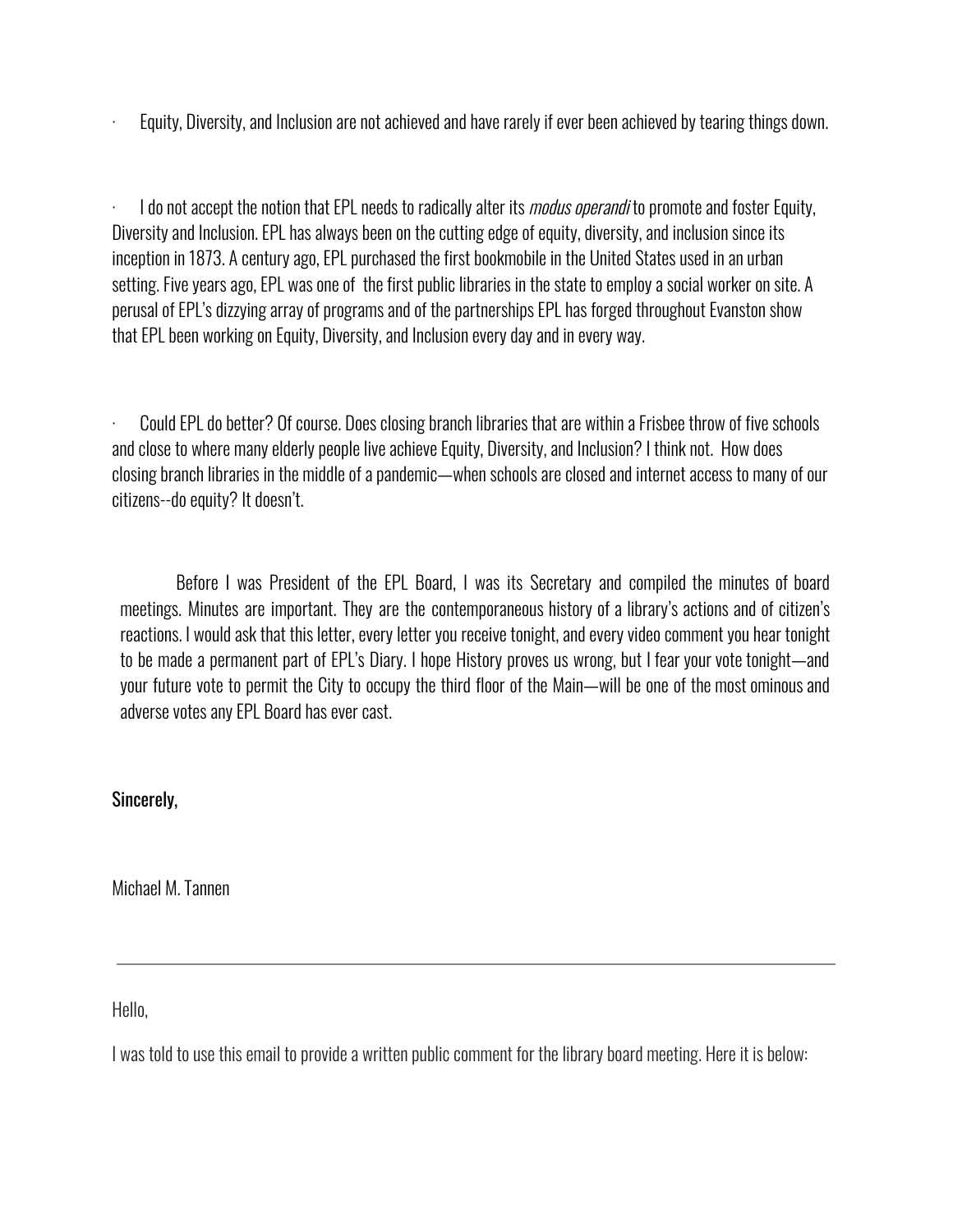I am an Evanston resident of the 3rd ward. My local library is the Chicago/Main branch, I used it on a fairly regular basis pre-covid. While I will be disappointed and inconvenienced to see this branch close, I support the closure of this branch for the benefit of the Robert Crown library one.

Historically, libraries in Evanston have been in the wealthier areas of town, the Robert crown branch will finally provide access to the library to the west side of town.

It is the equitable thing to do and seems financially driven as well. I appreciate the library board considering making this tough decision.

Maybe the library board can consider additional services like book drops/delivery or other services allowing residents with accessibility issues to still access books.

Thank you, Sam Johnson

[Submitted August 19 via email]

Hello Library Board,

I am a resident of North Evanston, and I am writing to express how important it is to me and my family that the North Branch library remains open. We live in walking distance to the library and visit often. My older son, almost 4, visited the library at least weekly from the time he was born until COVID-19 shut it down. He knows all the librarians, and even now, 5 months into quarantine, asks regularly when he can see them again. It has been difficult for me that my younger son, almost one, hasn't been able to enjoy library activities during his babyhood like his older brother did.

I agree with the argument that resources need to be directed to underserved communities. But we should grow the library services in Evanston, not close down locations to open new ones. I believe there are many Evanstonians out there who would support, monetarily and otherwise, opening new branches in underserved communities. I know I would.

Best,

Erin O'Shea

[Submitted August 19 via email]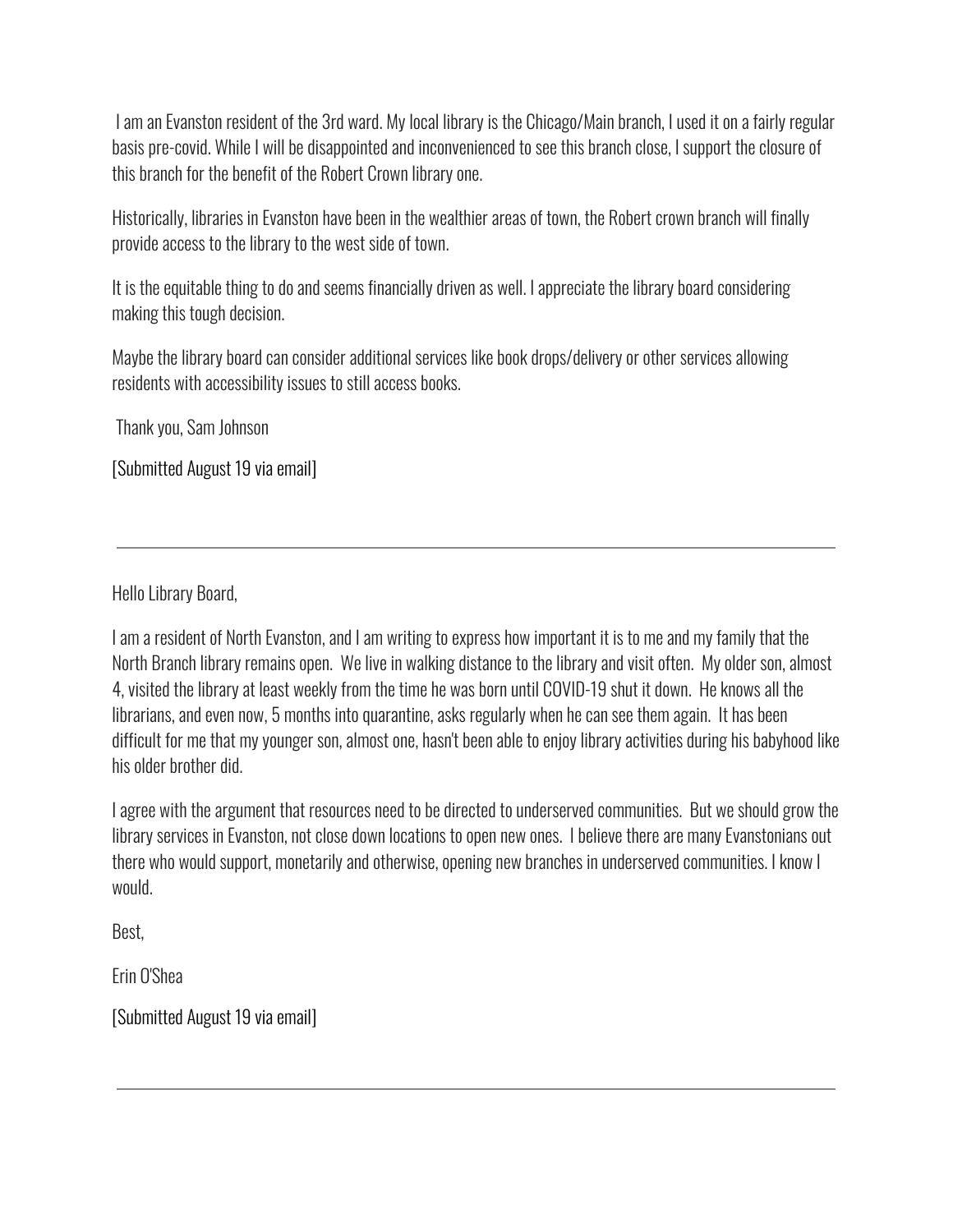# August 19, 2020

To the Evanston Public Library Board of Trustees:

As a lifelong library user and an Evanstonian since 1985, I wish to express my support for the closure of the north and south branch libraries.

I love libraries. True democratic institutions, they serve everyone in a community, providing information and resources to help us live, learn, work and govern. Evanston professes to love its libraries, too, but compare us to neighboring communities – Skokie, Wilmette, Northbrook, Arlington Heights, to name a few – and that love and devotion quickly becomes questionable.

All of the above-mentioned municipalities invest significantly more per capita in their libraries than does Evanston. And none of them has branches. To support our main library and branches, our underfunded Evanston library system has to do more with less, which means many library staff work part-time and without benefits, staff is stretched very thin, and more fundraising is necessary to keep the doors open than is true for our peers.

The new Robert Crown center just opened with a lovely new library branch, which is addressing the issue of access for the 2<sup>nd</sup> and 5<sup>th</sup> wards. The north and south branches, on the other hand, are each only a mile or so from the north branch. It's time to finally look at these facilities, which have been there for decades, and ask why, and for whom, they still exist.

We can't afford these branches. I urge you to close them, and work to create a world-class library for Evanston. That is something we all deserve, no matter what part of town we live in.

Thank you for your consideration.

Sincerely,

Elizabeth Andrews

711 Wesley Ave.

Evanston, IL 60202

[Submitted August 19 on public comment form]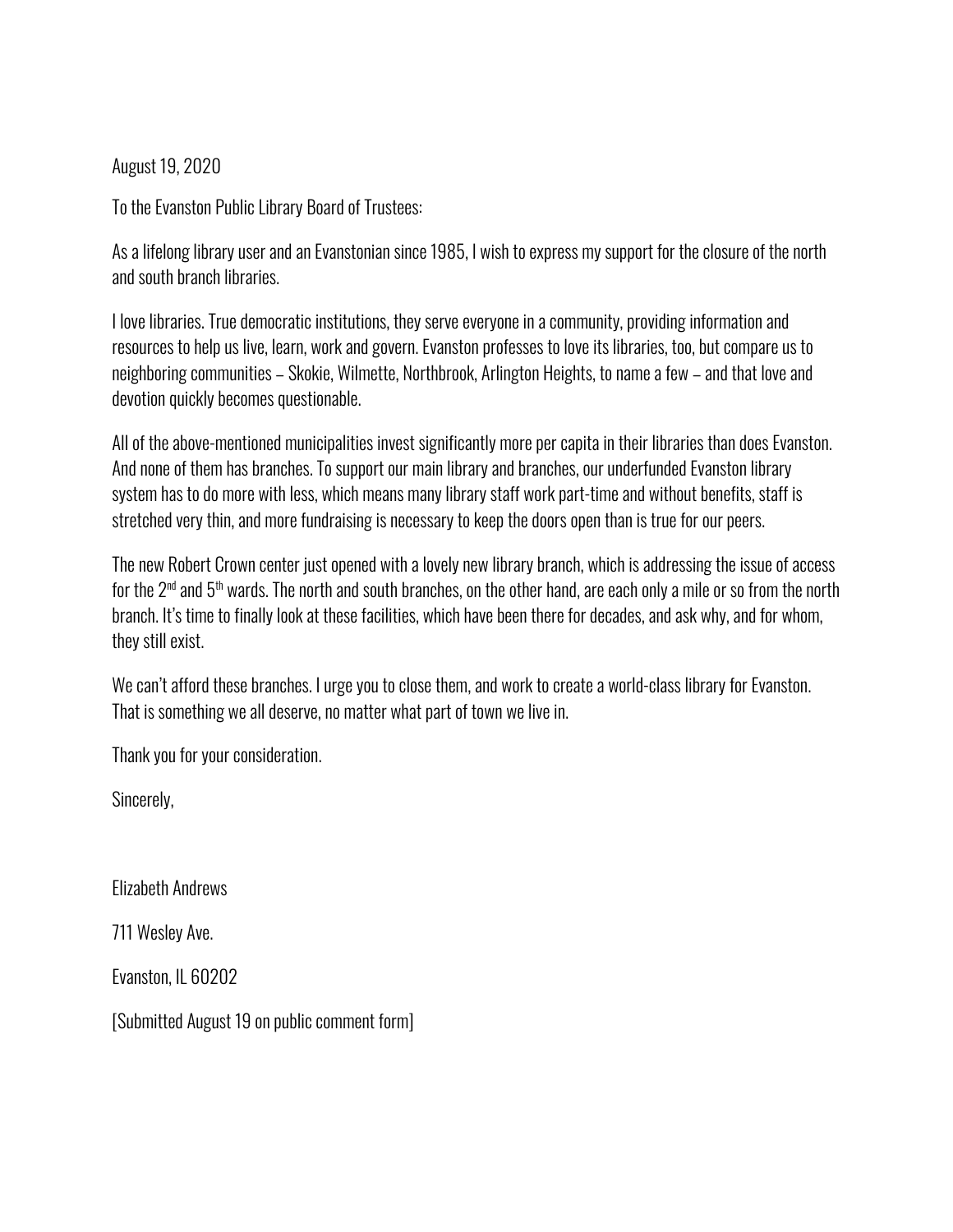I strongly support the position of the Evanston Public Library Friends. Neighborhood branches are one of the most distinctive qualities of the Evanston library system. The Friends demonstrated in the aftermath of the wrongheaded closing of the original South Branch that the support is there to maintain and extend these neighborhood services. This proved sufficient to actually restore a facility which it would have been more cost-effective to simply preserve in the first place.

Don't go down this blind alley again! The way to address the needs of the 5th Ward is to add a branch there, not close well-loved existing neighborhood resources.

William Levine [Submitted August 19 on public comment form]

I am unable to zoom or phone in this evening for the board meeting. Please record my comment: This seems to be the exact wrong time to be closing library branches with the crisis causing increased unemployment and challenging situations for school age children in all neighborhoods. If the central library can effectively physically distance patrons, wouldn't it be possible at the branches? As the COVID-19 crisis evolves we will likely very much need the resources provided at our branches for helping folks regain their footing. The Crown center branch is great but is not walking distance to anyone on the east & north sides of town so a different population will seemingly get cut off. This is a horrible and disheartening evolution of services that seems to compound the growing isolation we are facing from the increasingly video focused culture that existed before and is exacerbated by quarantine .

Margaret A Weiss [Submitted August 19 on public comment form]

I strongly oppose closing the branch libraries. Access to neighborhood public libraries is one of Evanston's unique strengths as a community. We may be in a time of fiscal challenge, but meeting that challenge by weakening community resources in neighborhoods is the wrong direction to go. Libraries foster reading and literacy, they offer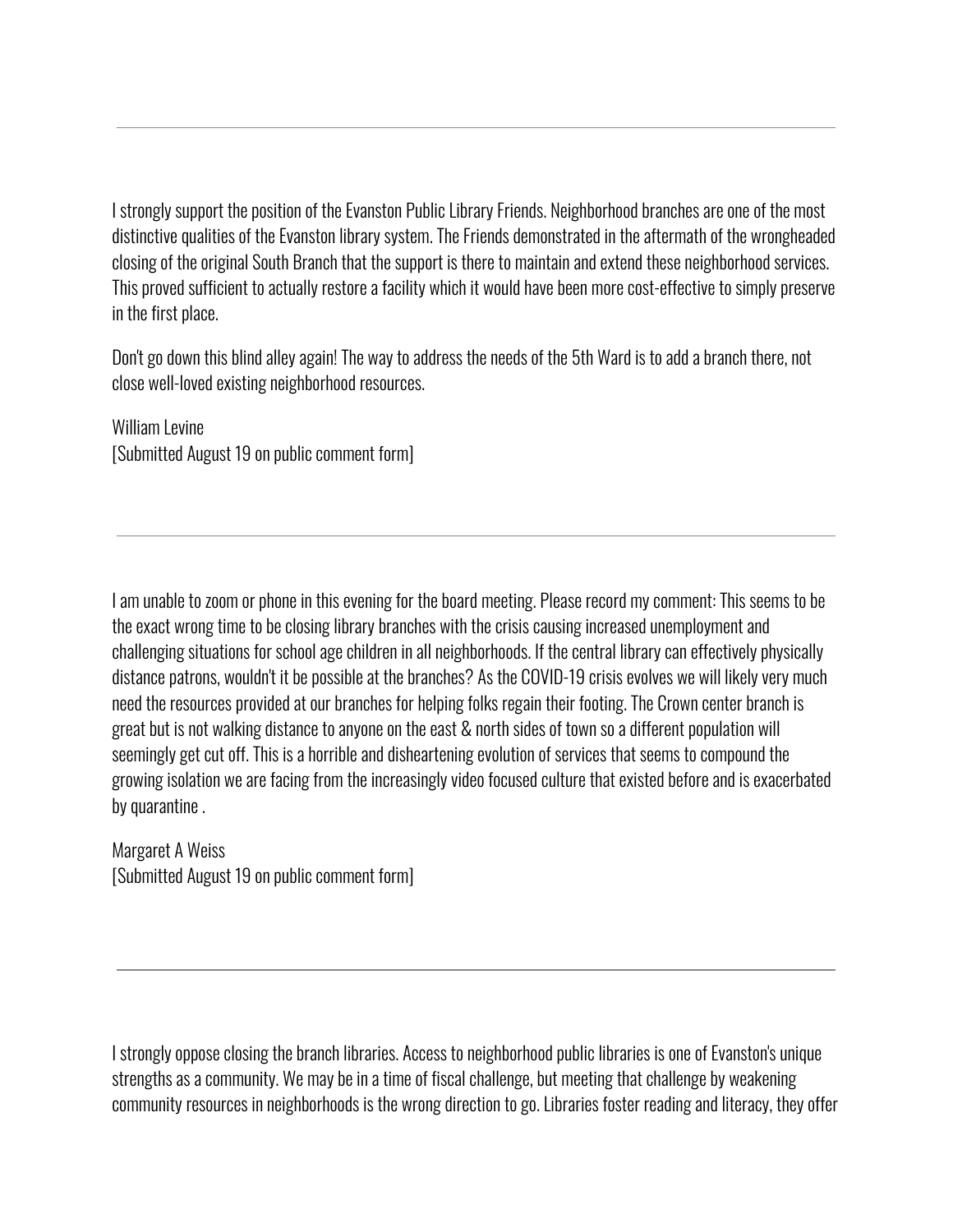internet access and instruction, and they provide a safe place to study after school. Branch libraries offer our youngest citizens the opportunity to browse reading material and make choices without having to spend money to buy anything; and they offer our oldest citizens a destination within walking distance to participate in community life and find reading material that doesn't require a device to read. It may have made sense for Evanston to invest huge amounts of money for sports facilities at Robert Crown if we had enough money--but not at the expense of libraries. Many people who supported the Crown development may have felt differently if they knew it came at the cost of eliminating other valuable community resources. We should not be eliminating branches; if anything, we should be making more.

Barbara L Shwom [Submitted August 19 on public comment form]

As Evanstonian behaviors and the nature of the virus refuse to bring the pandemic to an end, we need to all get comfortable with the new landscape of our community. Health concerns, operational feasibility, crushed budgets are all the guideposts for every city entity. Once that dust has cleared can we then apply the equity measurements the Library has adopted. That means things are going to change. It doesn't mean things are changing because of punitive measures. If this city could equally support four or five or six branches, it would. But there is nothing in the budget or our history of inequity that gets that to make sense, so equity takes center stage. The Crown Branch reaches a part of Evanston that has NEVER has real proximity to a Library facility. The Fifth Ward (which isn't automatically getting a branch in the current scenario) has had real proximity for five years of this city's existence. Everything is changing and everything isn't possible.

Steven V Johnson [Submitted August 19 on public comment form]

I think it would be of the greatest benefit to the Evanston community to open a branch location in the 5th, 8th, or 9th ward or begin use of the bookmobile.

Bonnie Varner [Submitted August 19 on public comment form]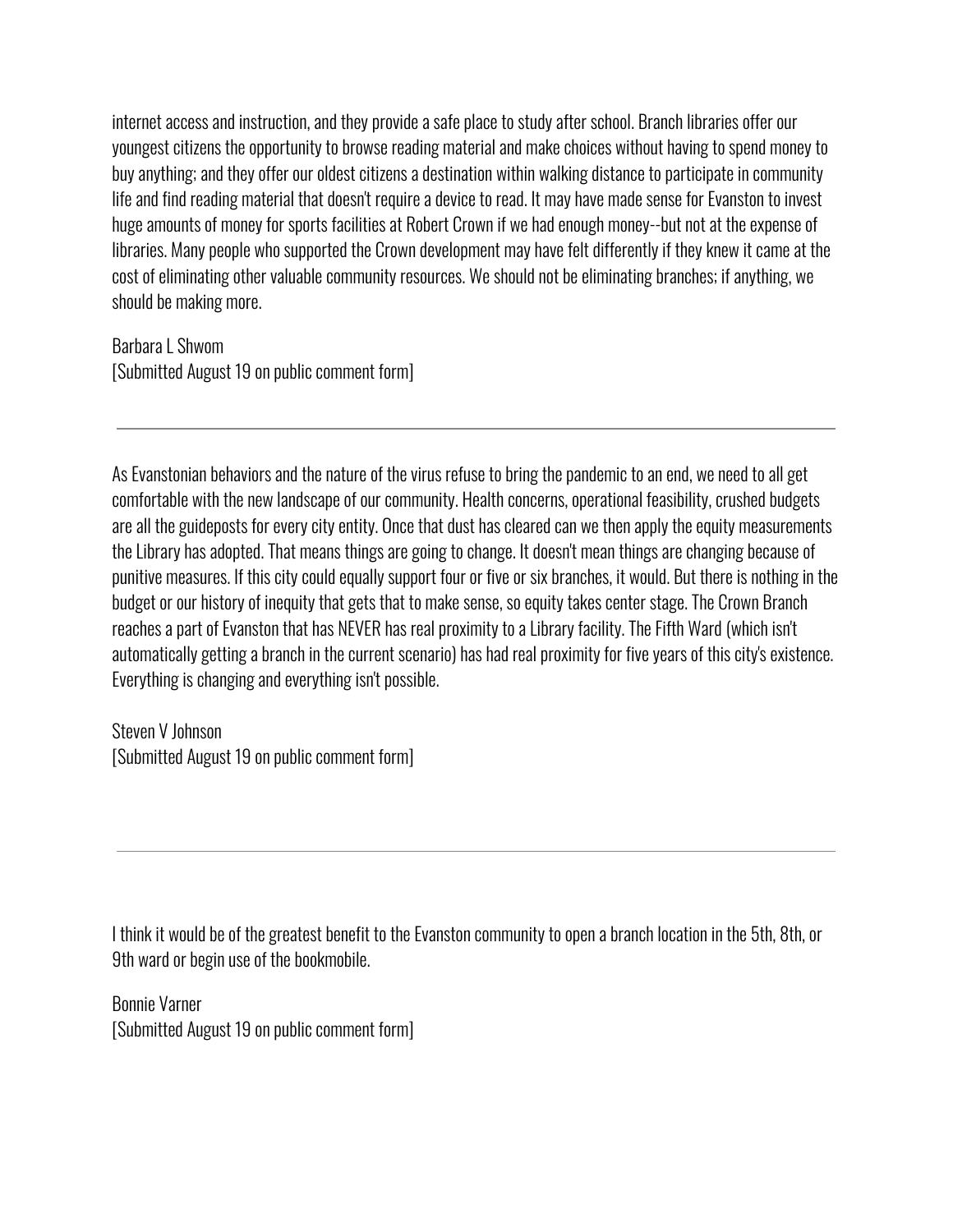# Good evening,

I am writing today to request that the North Branch be reopened. As new residents and new parents in Evanston, we chose to live here so that our children could experience all the fullness and diversity that Evanston has to offer. We have been proud that Evanston schools are striving to support under-served students during this crisis. We support the RETF and it's desire to open a branch in the under-served 5th ward. However, we are extremely disappointed to hear that the North Branch could remain permanently closed. Coming from Chicago where we could walk to restaurants, shops, and a library, all of those factors weighed heavily in our decision to move to Evanston where we could have the same experience. We have found support for our new family in the North Branch resources and bulletin board advertising community events. My 80 yr old mother lives with us and cannot drive, but can walk with our daughter to the library. After spending time in the library, we often wander through other shops or stop for lunch; it provides a destination which results in us supporting the local businesses. There is nowhere else in walking distance to meet other families with same aged children for group events such as a story time, art class, or music class, not to mention the opportunity for our family to rent books and other media nearby. Literally in the middle of Central St., it is the community hub.

Due to COVID with lower density requirements, less EPL staff would be needed at the North Branch and therefore could be reallocated to another branch. The infrastructure is already in place and it would cost EPL to relocate the facility materials elsewhere. What is most frustrating is that our neighborhood hasn't been given the chance to raise money and support the continued operation. We ask to be given that chance; that we find a way to serve other populations without taking away sometime so vital to our community.

Thank you,

Fiona and Robert McCarthy [Submitted August 19 on public comment form]

By removing the Chicago Avenue and the North Branches, you will be removing two places that are easily accessible by public transportation, serving a less privileged public. The presence of the branches also serve to enrich and attract people to two places that are full of local small shops. I can't envision how the Robert Crown one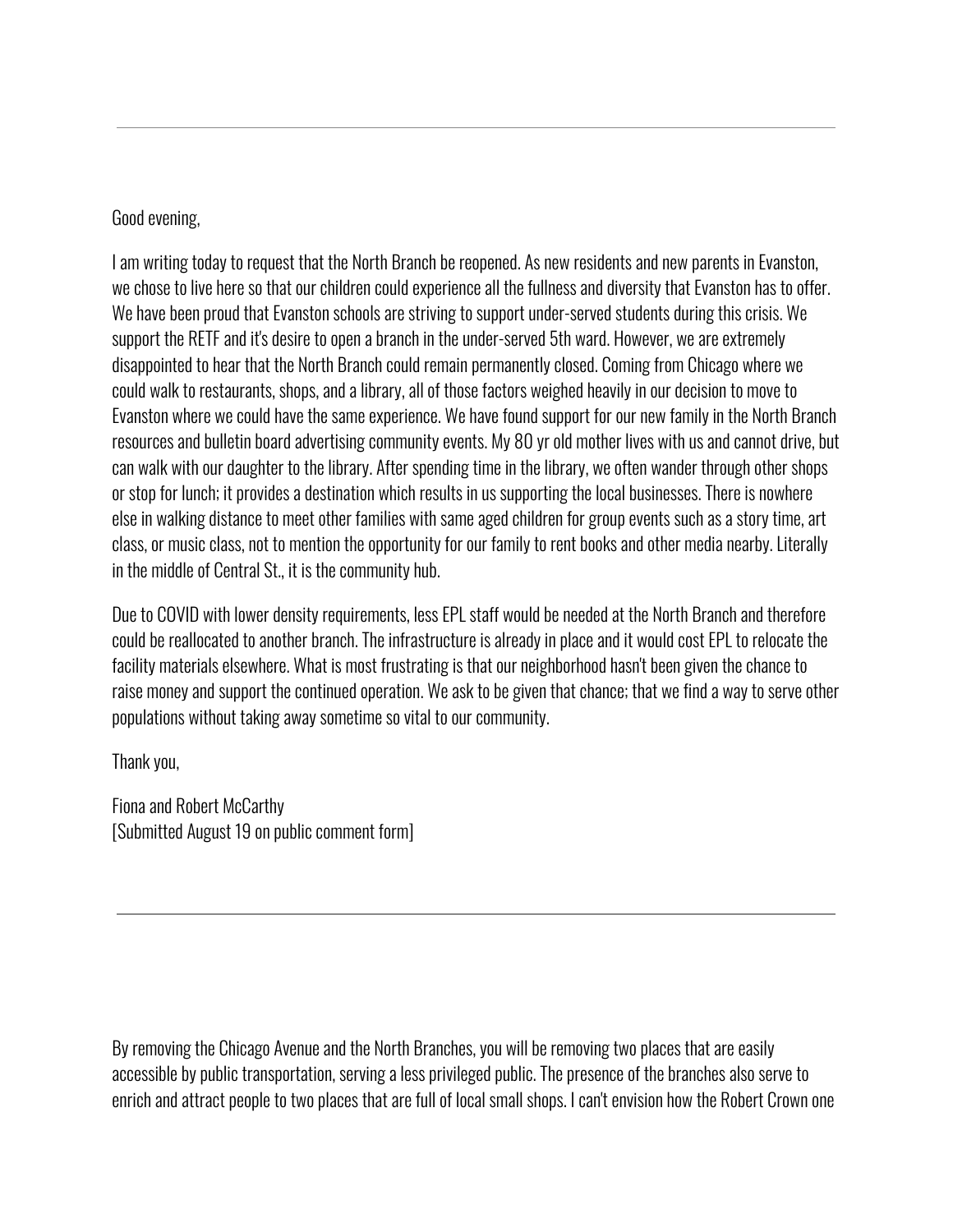will replace those two branches in those two ways. People that live around Robert Crown community center were already privileged by being around a community center and now have a big public library while the other two communities will lose small branches of the public library.

Tatiana Akamine [Submitted August 19 on public comment form]

I am Jason Perkins, an 8th ward resident and a member of the Racial Equity Task Force. I ask that the board members invest in the public good and establish libraries in the 5th and 8th wards.

As always thank you for all that you do! We appreciate it!

Jason Perkins

[Submitted August 19 on public comment form]

Was this discussed at a previous meeting? Why is new business an action item? I'm asking that you consider holding off on a decision to permanently close the branch libraries. Thank you.

I'm asking that you consider holding off on a decision to permanently close the branch libraries. Thank you.

Rosalie Ziomek [Submitted August 19 on public comment form]

Two questions For the Evanston Public Library Board of Trustees 8/19/2020

Dear Trustees,

1. During the weeks preceding this meeting we were given to understand that the reasons for closing the branches included: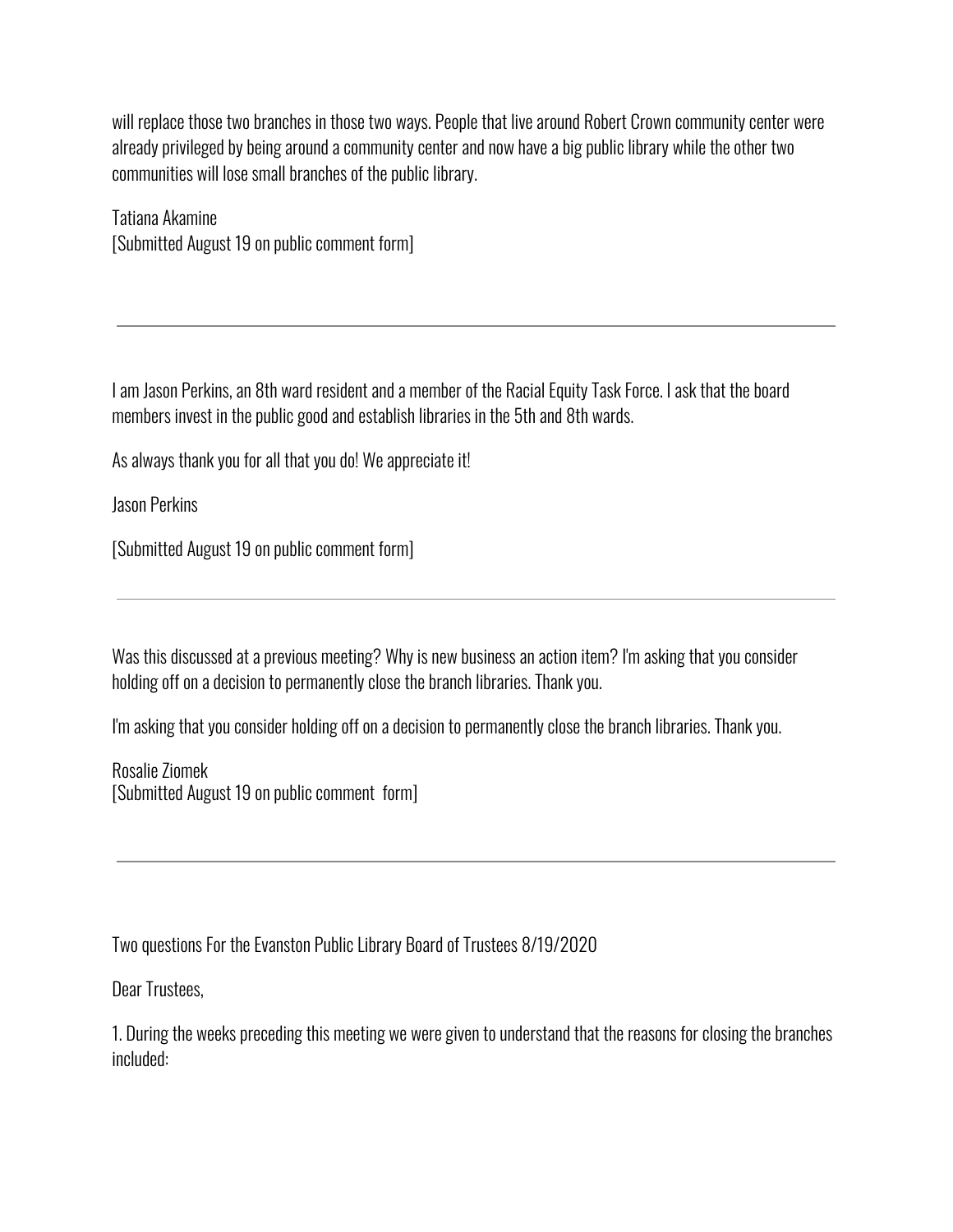• Floor space limits that that could not meet COVID social distancing requirements.

• Shortage of staff during a city hiring freeze.

Neither of these reasons appear to be the case:

• Multiple suburban libraries have opened their branches. Several are similar in size or smaller than North branch. Two have half the floor space.

• In the packet for this meeting the library states it is hiring.

I am concerned about this because I believe that … of all our sources of information… the library should be among the most reliable. My question is "Why were we given this information?"

2. Since the untimely and unfortunate death of George Floyd many including residents of Evanston are asking if we should cut funding for our Police Department. This is also a divisive issue. However, the mayor has made every effort to bring forward information about the Police Department its funding and functions. Whatever decisions are made, Evanstonians will have had a chance to consider the facts the issues and the options.

With this proposed closure the board is electing to sideline approximately 17% of its current operations. The way this is being handled has itself been divisive and there is no apparent plan to go forward. Why is the board choosing to this differently than the issue with the Police Department?

Sincerely,

Thomas J Hughes (Jim) [Submitted August 19 on public comment form]

I feel this a hasty rush to make a decision that requires far more discussion.

Larry P Lundy

[Submitted August 19 on public comment form]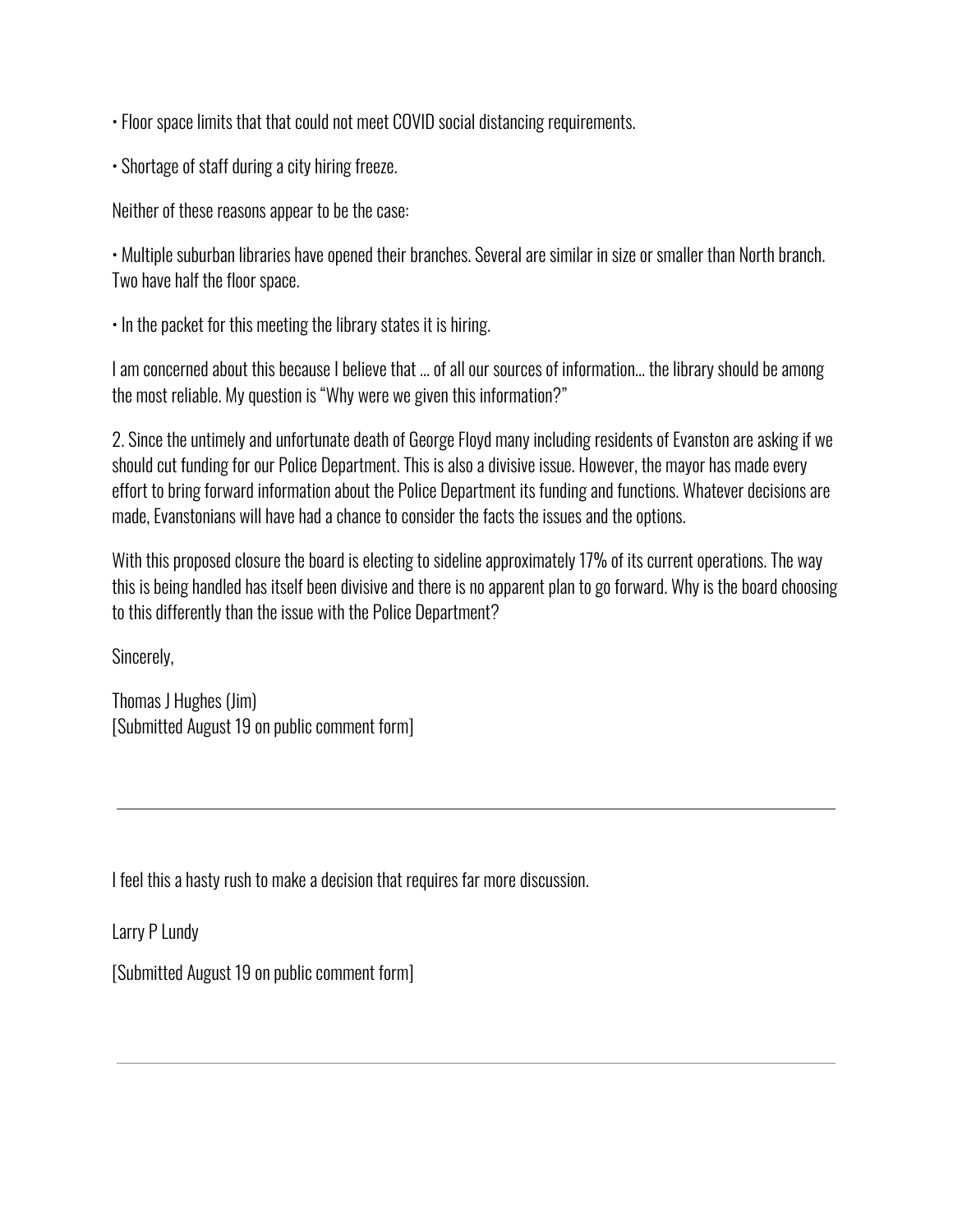I support keeping the library branches open. I live near the North Branch and have witnessed how the branch has helped elderly and disabled citizens as well as children with resources and programming. It is an invaluable community resource and closure can be avoided through fundraising and community volunteering if needed.

Alex Leska [Submitted August 19 on public comment form]

Please keep the North Branch Library on Central Street open! It is a huge service to our neighborhood and ensures that citizens in north Evanston without transportation can access library services. This is particularly important during the pandemic, when people may have great hesitation about taking public transit.

Heather McComas [Submitted August 20 on public comment form]

Though I have mostly used the main library and have visited and obtained books from the new Crown Branch,(not many there) I think that not having the central street branch would impact the intellectual life of many people. I often would see people reading the newspapers or magazines in there. the older ( boomers on up\_) like print in a book form Perhaps a branch of the senior center installed here would be a good idea. Willmette's Mallinkroyt has a similar sized area. I've joined there at times. Though the central street library area isn't large- a gathering place up north would be good. It's nasty that you are taking away resources on the night of the democratic convention. I also found it difficult to access this site before when I tried.

I've also noticed children and older people at computers. Where are people to go? the pandemic won't be forever. I guess hockey reigns in Evanston.

Julie kundert [Submitted August 20 on public comment form]